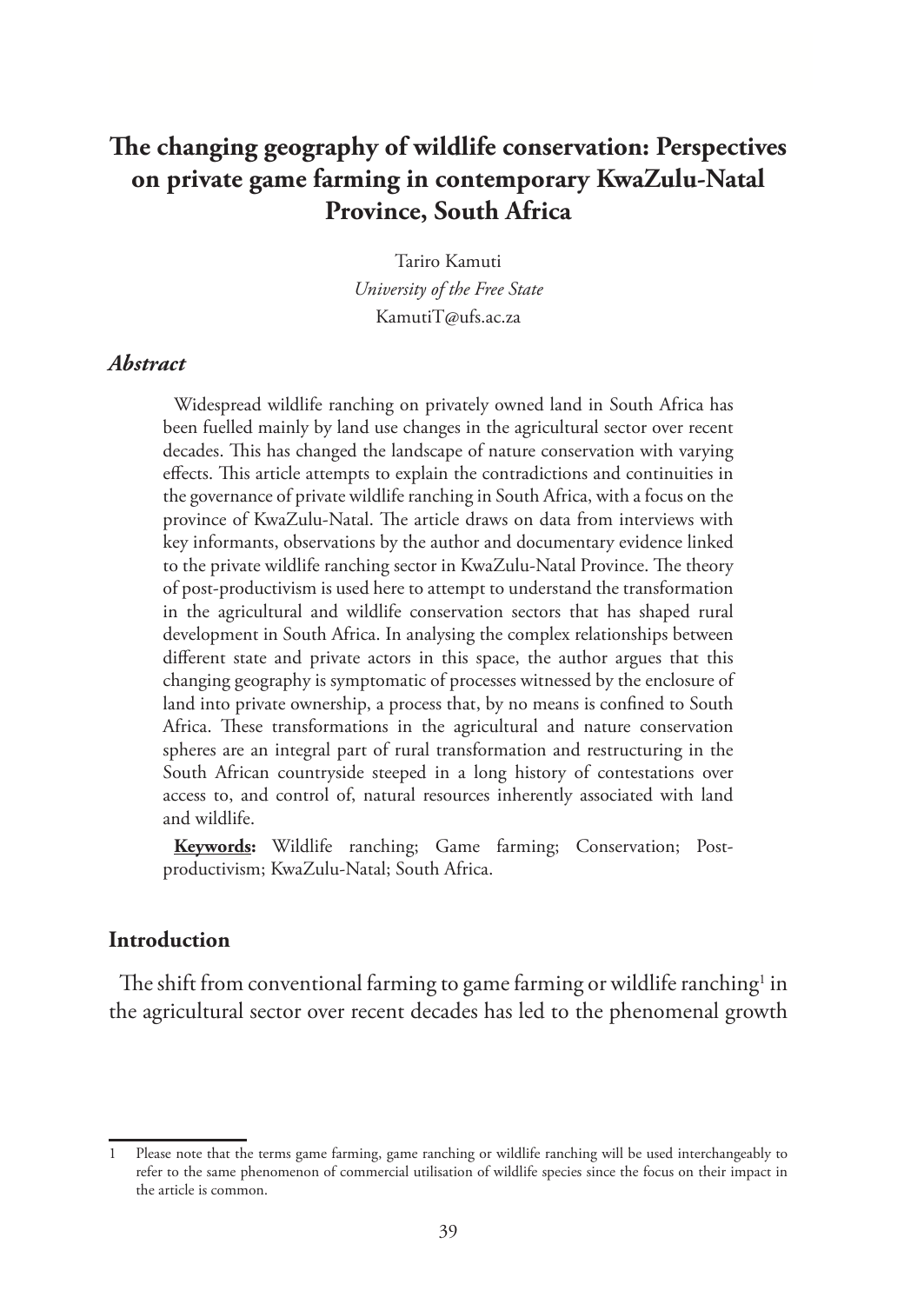of the private wildlife ranching industry in South Africa.2 Wildlife ranching in this article is taken to refer to "the commercial utili[s]ation of wildlife species, including meat, parts, by-products, sport hunting, aesthetics, and recreation".3 Two types of commercial utilisation of wildlife species have been identified according to how they generate income as follows: "a private nature reserve is where ecotourism is the main focus; and a commercial game reserve is a hunting or breeding farm".4 Transformation from livestock production to wildlife-based production has been noted since the 1960s, but since the 1990s the wildlife sector has grown exponentially.<sup>5</sup> The increase in wildlife-based production has in turn changed the landscape of nature conservation in South Africa with varying effects to the countryside. This transformation involves changes in economic activities, restructuring of spatial and social relations,<sup>6</sup> and changes in the organisational and institutional processes that shape the governance of wildlife resources. In this article it is argued that transformation in the agricultural and nature conservation spheres is an integral part of rural transformation and restructuring in the South African countryside that has a long history steeped in the contestations for natural resources associated with land and wildlife. The article concentrates on contradictions and continuities in the governance of private wildlife ranching in South Africa, with a focus on the province of KwaZulu-Natal Province (See Image 1).

<sup>2</sup> C Van der Waal & B Dekker, "Game ranching in the Northern Province of South Africa", *South African Journal of Wildlife Research,* 30(4), 2000, pp. 151-156; N Smith & SL Wilson, *Changing land use trends in the thicket biome: Pastoralism to game farming.* Report Number 38, (Port Elizabeth, University of Port Elizabeth Terrestrial Ecology Research Unit, 2002); BK Reilly, EA Sutherland & V Harley, "The nature and extent of wildlife ranching in Gauteng Province, South Africa", *South African Journal of Wildlife Research,* 33(2), 2003 pp. 141- 144; JA Cousins, JP Saddler & J Evans, "Exploring the role of private wildlife ranching as a conservation tool in South Africa: Stakeholders perspectives", *Ecology and Society,* 13(2), 2008 (available at http://www. ecologyandsociety.org/vol13/iss2/art43/, as accessed on 9 March 2010); JW Hearne, T Santika & P Goodman, "Portfolio selection theory and wildlife management", *Orion,* 24(2), 2008, pp. 103-113; M Spierenburg & S Brooks, "Private game farming and its social consequences in post-apartheid South Africa: Contestations over wildlife, property and agrarian futures", *Journal of Contemporary African Studies,* 32(2), 2014, pp. 151-172.

<sup>3</sup> MJ Butler, AP Teaschner, WB Ballard & BK McGee, "Wildlife ranching in North America – arguments, issues, and perspectives", *Wildlife Society Bulletin,* 33(1), 2005, p. 381.

<sup>4</sup> T Kamuti "A critique of the discourse of the green economy approach in the wildlife ranching sector in South Africa", *Africa Insight*, 45(1), 2015, p. 147.

<sup>5</sup> N Smith & SL Wilson, *Changing land use trends in the thicket biome: Pastoralism to game farming,* Report Number 38 (Port Elizabeth, University of Port Elizabeth Terrestrial Ecology Research Unit, 2002); JW Hearne, T Santika & P Goodman, "Portfolio selection theory and wildlife management", *Orion* 24(2), 2008, pp. 103-113; M Brink, M Cameron, K Coetzee, B Currie, C Fabricius, S Hattingh, A Schmidt & L Watson, "Sustainable management through improved governance in the game industry", *South African Journal of Wildlife Research,* 41(1), 2011, pp. 110-119; D Snijders, "Wild property and its boundaries – on wildlife policy and rural consequences in South Africa", *Journal of Peasant Studies,* 39(2), 2012, pp. 503-520; J Carruthers, "'Wilding the farm or farming the wild?' The evolution of scientific game ranching in South Africa from the 1960s to the present", *Transactions of the Royal Society of South Africa,* 63(2), 2008, pp. 160-181.

<sup>6</sup> F Brandt, F & M Spierenburg, "Game fences in the Karoo: Reconfiguring spatial and social relations", *Journal of Contemporary African Studies,* 32(2), 2014, pp. 220-237.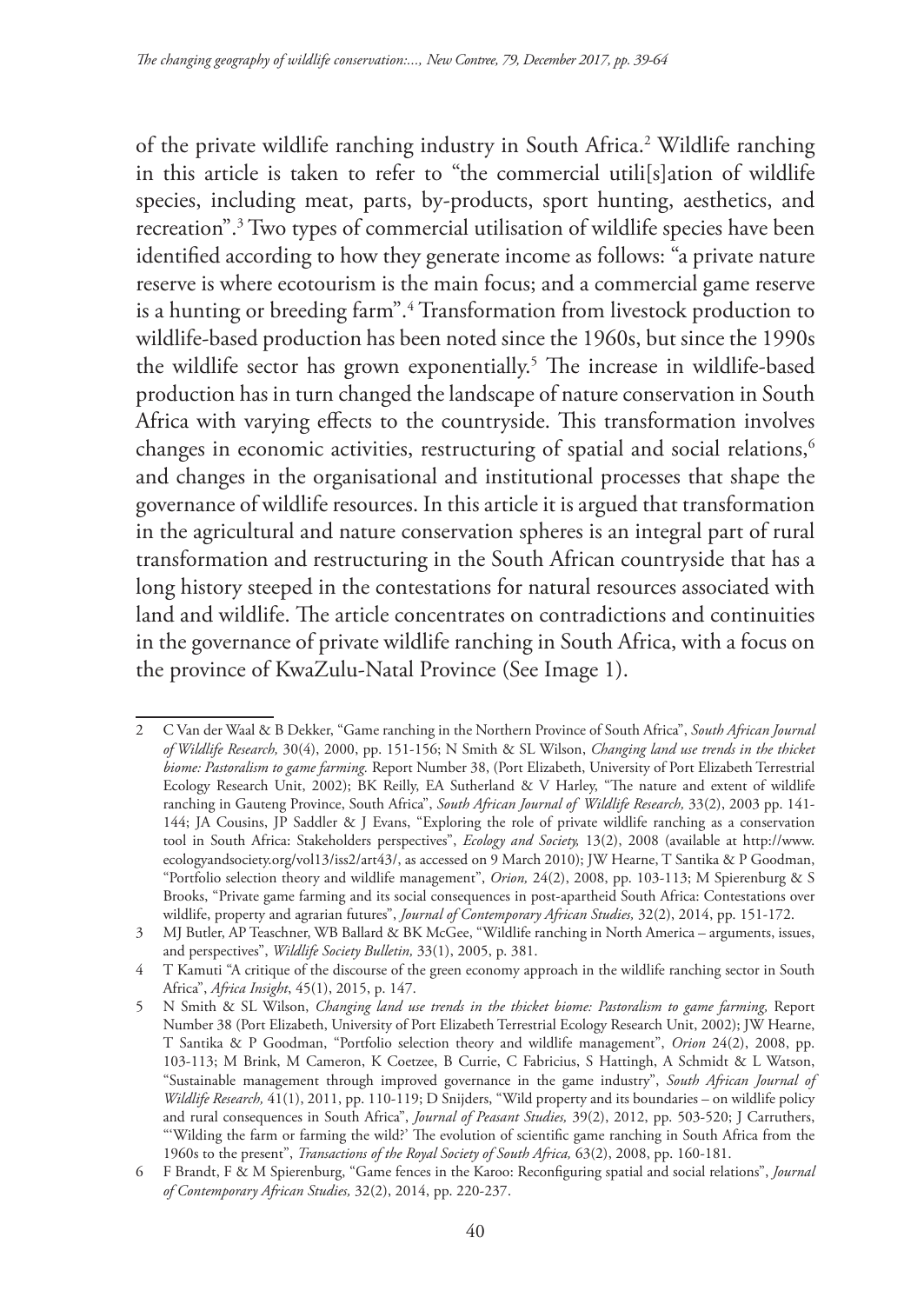The author draws on data from in-depth, open-ended interviews with key informants linked to the sector in KwaZulu-Natal Province, observations and documentary evidence.7 The key informants included officials from non-governmental organisations and provincial state officials from Ezemvelo KwaZulu-Natal Wildlife (EKZNW), the Department of Agricultural and Environmental Affairs, the Department of Rural Development and Land Reform and the Regional Land Claims Commission. The author interviewed a sample of game farmers apart from municipal officials, all in Umtshezi and Emnambithi local municipalities (both within the uThukela District Municipality) in the area between Pietermaritzburg and Ladysmith that is referred to as the KwaZulu-Natal Midlands.

Image 1: KwaZulu-Natal Province, South Africa



Source: T Kamuti, *Private wildlife governance in a context of radical uncertainty: Dynamics of game farming policy and practice in KwaZulu-Natal, South Africa* (Amsterdam, Vrije University Amsterdam, 2016), p. 15.

<sup>7</sup> This article is one of the outcomes of a study that was part of a research programme entitled: Farm dwellers – The forgotten people? Consequences of Conversions to Private Wildlife Production in KwaZulu-Natal and the Eastern Cape. I am sincerely grateful for funding provided by the Netherlands Organisation for Scientific Research (NWO-WOTRO) [grant number W01.65.301] and the South Africa Netherlands Research Programme on Alternatives in Development (SANPAD) for the period 2010 - 2016. Fieldwork was conducted intermittently over the period 2011-2015.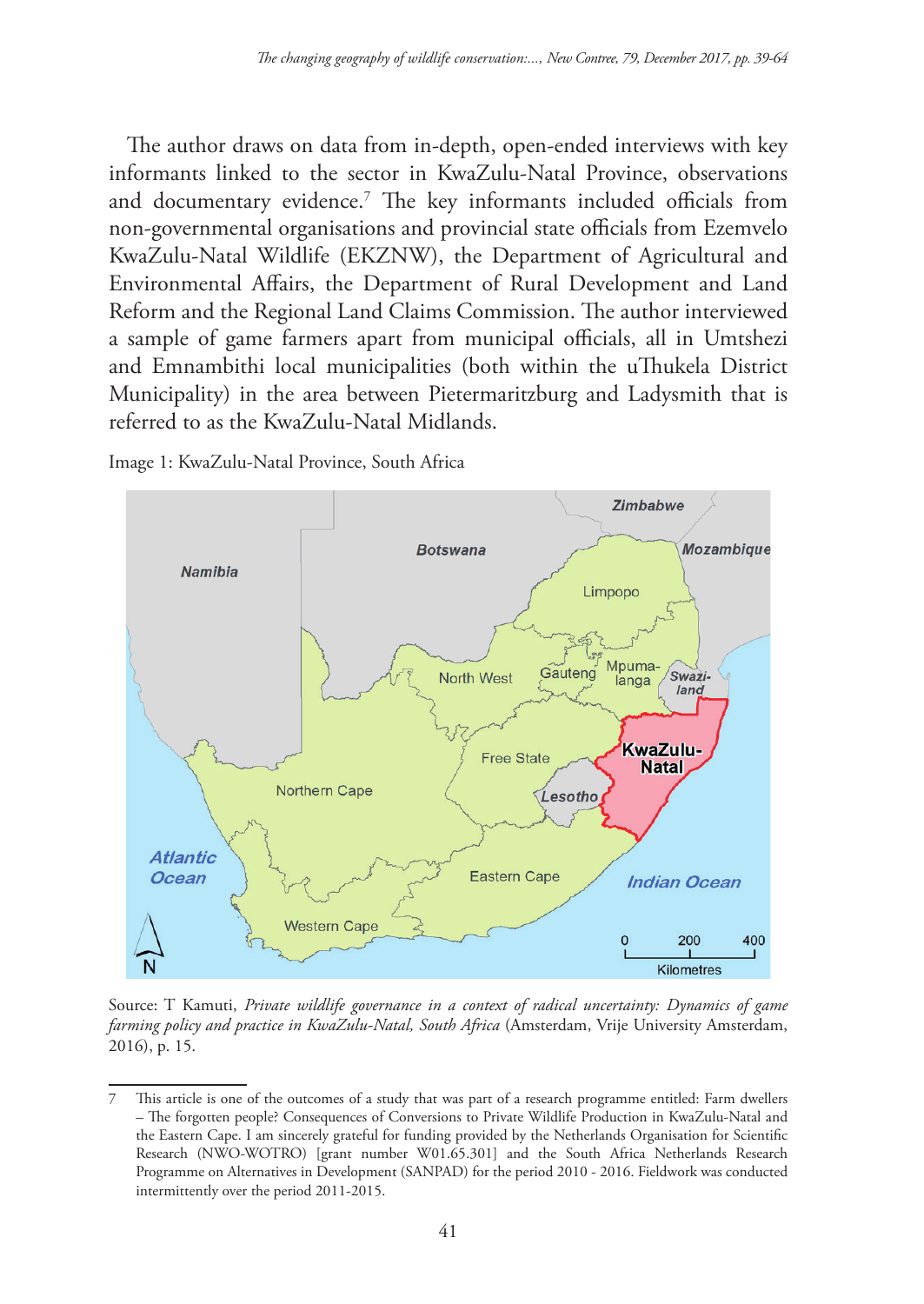The article proceeds by highlighting the theory of post-productivism to contextualise the changes that have taken place on the South African agricultural and wildlife conservation landscapes. This is complemented by a historical account of expropriation and subsequent privatisation of land in present day KwaZulu-Natal Province. This account is linked to the role of the then Natal Parks Board (now Ezemvelo KwaZulu-Natal Wildlife) as an organisation and/or institution that shaped the governance of wildlife resources both in the public and private ownership domains. What follows is a treatise of the contemporary developments in wildlife ranching and conservation in KwaZulu-Natal. This structure is the basis for exploring and contextualising the contradictions and continuities in the governance of private wildlife ranching and contemporary conservation discourse. This will help to illuminate the changing geography of wildlife conservation in contemporary South Africa. Finally, the article concludes with the idea that the changing geography of wildlife conservation observed in contemporary South Africa, a process that is, by no means, confined to the country,<sup>8</sup> is symptomatic of processes witnessed in historical geography of the enclosure of land into private ownership.

# **Post-productivism through diversification into wildlife ranching**

The theory of post-productivism is most appropriate to frame transformation in the agricultural and wildlife conservation sectors across South Africa. Postproductivism mentions that "the landscape that formerly was a production landscape has become viewed as a landscape for consumption and recreation in situ."9 This kind of transformation has a critical meaning to "rural development and restructuring" as it culminates in "new spatial relationships" while simultaneously causing "uneven and unforeseen developments" such as "post-productive islands" like "tourism destinations in traditional rural communities".10 Post-productivism is believed to have emerged in Europe in the 1990s<sup>11</sup> partly as a result of adjustments to the Common Agricultural

<sup>8</sup> JD Sidaway, "Accumulation by dispossession: The play of capital", *Human Geography,* 2(3), 2009, pp. 104-107.

<sup>9</sup> Å Almstedt, P Brouder, S Karlsson & L Lundmark, "Beyond post-productivism: From rural policy discourse to rural diversity", *European Countryside*, 4, 2014, p. 298; B Ilbery & I Bowler, "From agricultural productivism to post-productivism", B Ilbery (ed.), *The geography of rural change* (Harlow, Longman, 1998), pp. 57-84; N Evans, C Morris & M Winter, "Conceptualizing agriculture: A critique of postproductivism as the new orthodoxy", *Progress in Human Geography*, 26(3), 2002, pp. 313-332.

<sup>10</sup> Å Almstedt *et al.*, "Beyond post-productivism...", *European Countryside*, 4, 2014, p. 298.

<sup>11</sup> Å Almstedt *et al.*, "Beyond post-productivism...", *European Countryside*, 4, 2014, p. 299.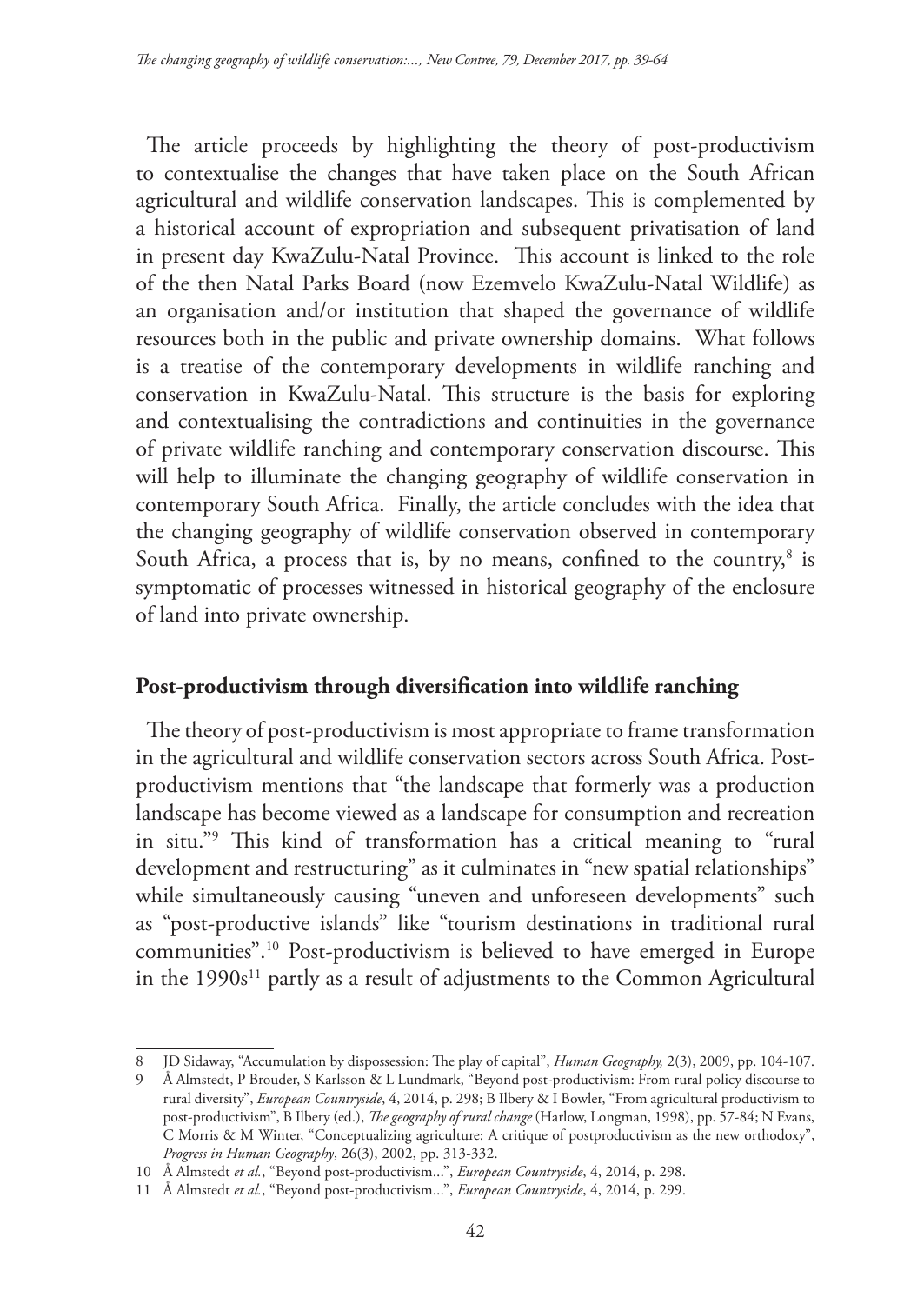Policy (CAP).<sup>12</sup> In the South African context, post-productivism has been noted in the rural areas by the increase in the "number of tourism facilities, game farms, recreational features, and arts and crafts enterprises" and this has been associated with urban-to-rural migration and advances in transport and telecommunications.13 This trend has also been characterised by the emergence of second homes, or investment into rural homes by urban dwellers.14 This article is interested in the shift to game farming, a development that is beyond conventional agriculture.15

Several arguments have been put forward to explain the shift to game farming. These relate to the nature of the economic, political and social environments in that South African farmers find themselves. An assessment of the financial implications of a switch from cattle farming to game ranching in the Northern Cape Province concluded that there is a higher gross margin derived from game ranching in comparison to cattle farming. However, the process of conversion from cattle farming to game ranching is challenging and not immediately profitable in most cases.16 In this regard, changes that are brought about by post-productivism "emphasise both environmental sustainability and [a] farmer's economic sustainability."<sup>17</sup> Scientific and cultural changes also promote the use of wildlife, and there is a view that the expansion of wildlife ranching is a milestone in the transformation of agriculture in South Africa.<sup>18</sup> One of the changes has been the growth of the tourist industry that around 2003 was touted as the fourth largest sector in the South African economy.<sup>19</sup> Conservation tourism is a growing subsector of ecotourism, and includes what is called "volunteer tourism" where tourists pay to participate in conservation projects.20 There is even talk of agri-tourism that is "a post-productivist blend of

<sup>12</sup> EL Glendinning, "Building resilience through post-productivism: The case of farmers' markets" (Ph.D, Cardiff University, 2012), p. 19.

<sup>13</sup> M Ingle, "Counterurbanisation and the emergence of a post-productivist economy in South Africa's arid Karoo region, 1994-2010", *New Contree*, 66, 2013, p. 55.

<sup>14</sup> G Hoogendoorn & G Visser, "Tourism, second homes and emerging South African post-productivist countryside", *Tourism Review International*, 14, 2011, pp. 1-15.

<sup>15</sup> GA Wilson, "From productivism to post-productivism ...and back again? Exploring the (un)changed natural and mental landscapes of European agriculture", *Transactions of the Institute of British Geographers,* 26, 2001, pp. 77-102.

<sup>16</sup> PC Cloete, PR Taljaard & B Grove, "A comparative economic case study of switching from cattle farming to game ranching in the Northern Cape Province", *South African Journal of Wildlife Research,* 37(1), 2007, pp. 71-78.

<sup>17</sup> EL Glendinning, "Building resilience through post-productivism..." (Ph.D, Cardiff University, 2012), p. 22.

<sup>18</sup> J Carruthers, "'Wilding the farm or farming the wild?' The evolution of scientific game ranching in South Africa from the 1960s to the present", *Transactions of the Royal Society of South Africa,* 63(2), 2008, pp. 160-181.

<sup>19</sup> LC Hoffman, K Crafford, N Muller & De W Schutte, "Perceptions and consumption of game meat by a group of tourists visiting South Africa", *South African Journal of Wildlife Research,* 33(2), 2003, pp. 125-130.

<sup>20</sup> JA Cousins, JP Saddler & J Evans, 2009. "Selling conservation? Scientific legitimacy and the commodification of conservation tourism", *Ecology and Society,* 14(1), 2009 (available at http://www.ecologyandsociety.org/ vol14/iss1/art32/, as accessed on 1 September 2010).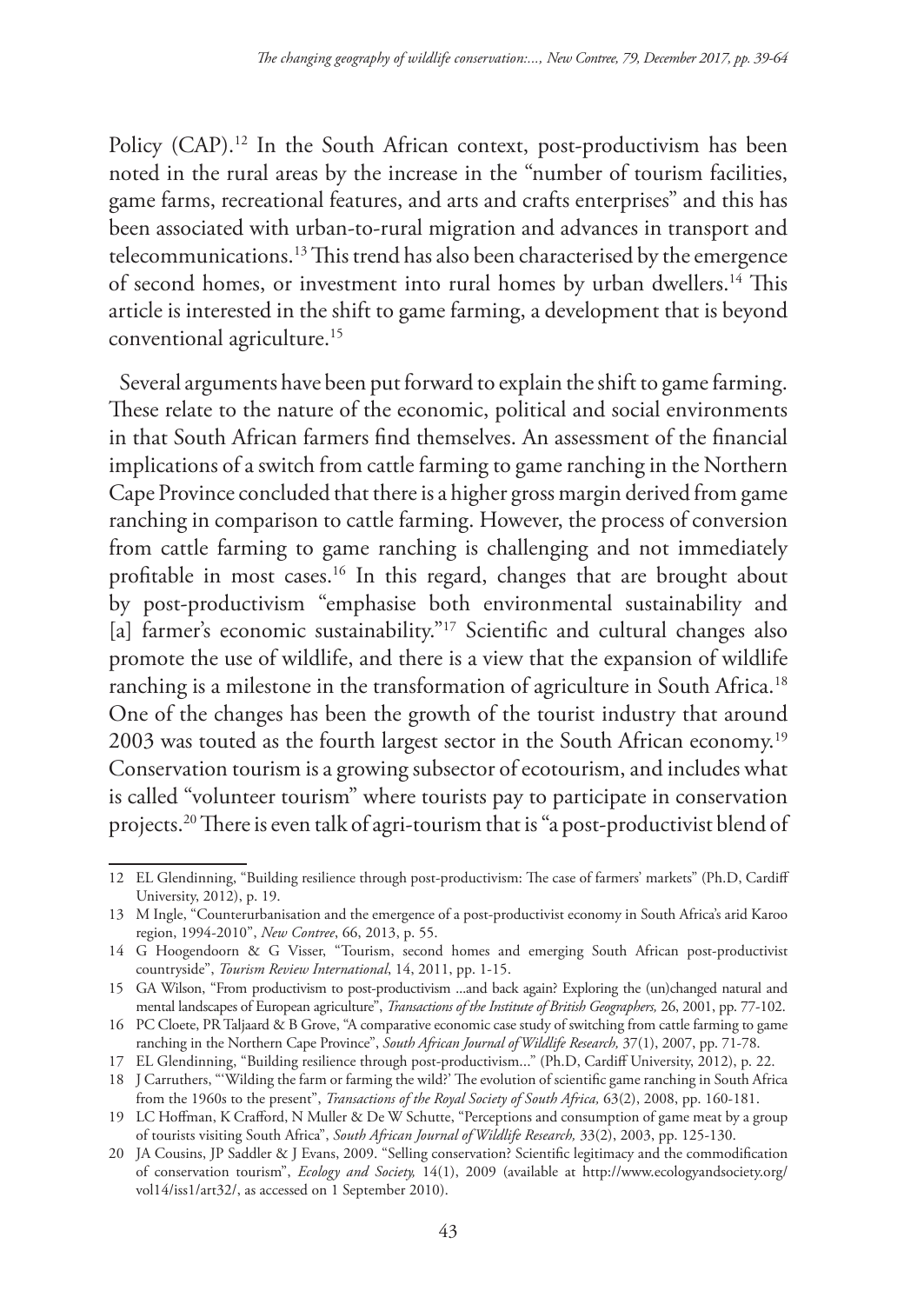agriculture, tourism and lifestyle."21 These changes in the rural landscapes can be understood in the context of different (historical) regimes of state change and influence on the access to, and control of, land and wildlife resources.

## **Early expropriation and privatisation of land in KwaZulu-Natal Province**

In the region known today as KwaZulu-Natal Province, a major portion of land and resources in the province were transferred from the majority African population into the hands of the minority population and subsequently privatised, like what happened in other southern African countries (also settler states).<sup>22</sup> It was during the time of Zulu dominance in the region that the kingdom received white traders and adventurers, forerunners of the forces that would later face Shaka's successors and eventually destroy the Zulu kingdom.23 This was followed by the exodus of large numbers of Zulus "to work on the farms, railways, mines and in the homes of neighbouring colonists".24 These developments marked the beginning of a new political, economic and social system:25

Zululand was invaded in 1879 to facilitate the absorption of the Zulu people into the developing southern African capitalist system by the forcible acquisition of Zulu land and Zulu labour. The intention of those who planned the invasion of 1879 was to terminate Zulu political independence and free Zulu labour by means of a decisive military victory. The Zulu army thwarted this and as a result the war became merely the first stage in a prolonged process during which metropolitan and colonial forces undermined the strength of the Zulu by exploiting divisions within their society, and brought about a civil war which left the country and its people open to political subjugation and economic exploitation.

In losing their power and independence, the Zulu faced many difficulties. Eventually the short-lived entity of British Zululand was ceded to the Colony of Natal in 1897.26 Under the 1903-1905 Zululand Delimitation Commission more Zulu land was expropriated in the early twentieth century to make way for white settlement and agriculture.

The patrilineal lineage system (inheritance through the male child) is one of the characteristic features of the Zulu that did not change when the people

<sup>21</sup> M Ingle, "Counterurbanisation and the emergence of a post-productivist economy in South Africa's arid Karoo region, 1994-2010", *New Contree*, 66, 2013, p. 62.

<sup>22</sup> B Child (ed.) *Parks in Transition: Biodiversity, rural development and the bottom line* (London, Earthscan, 2009).

<sup>23</sup> J Guy, *The destruction of the Zulu Kingdom* (Johannesburg, Ravan Press, 1982), p. xviii.

<sup>24</sup> J Guy, *The destruction of the Zulu Kingdom*..., p. xix.

<sup>25</sup> J Guy, *The destruction of the Zulu Kingdom*..., p. xxii

<sup>26</sup> J Guy, *The destruction of the Zulu Kingdom*..., p. 246.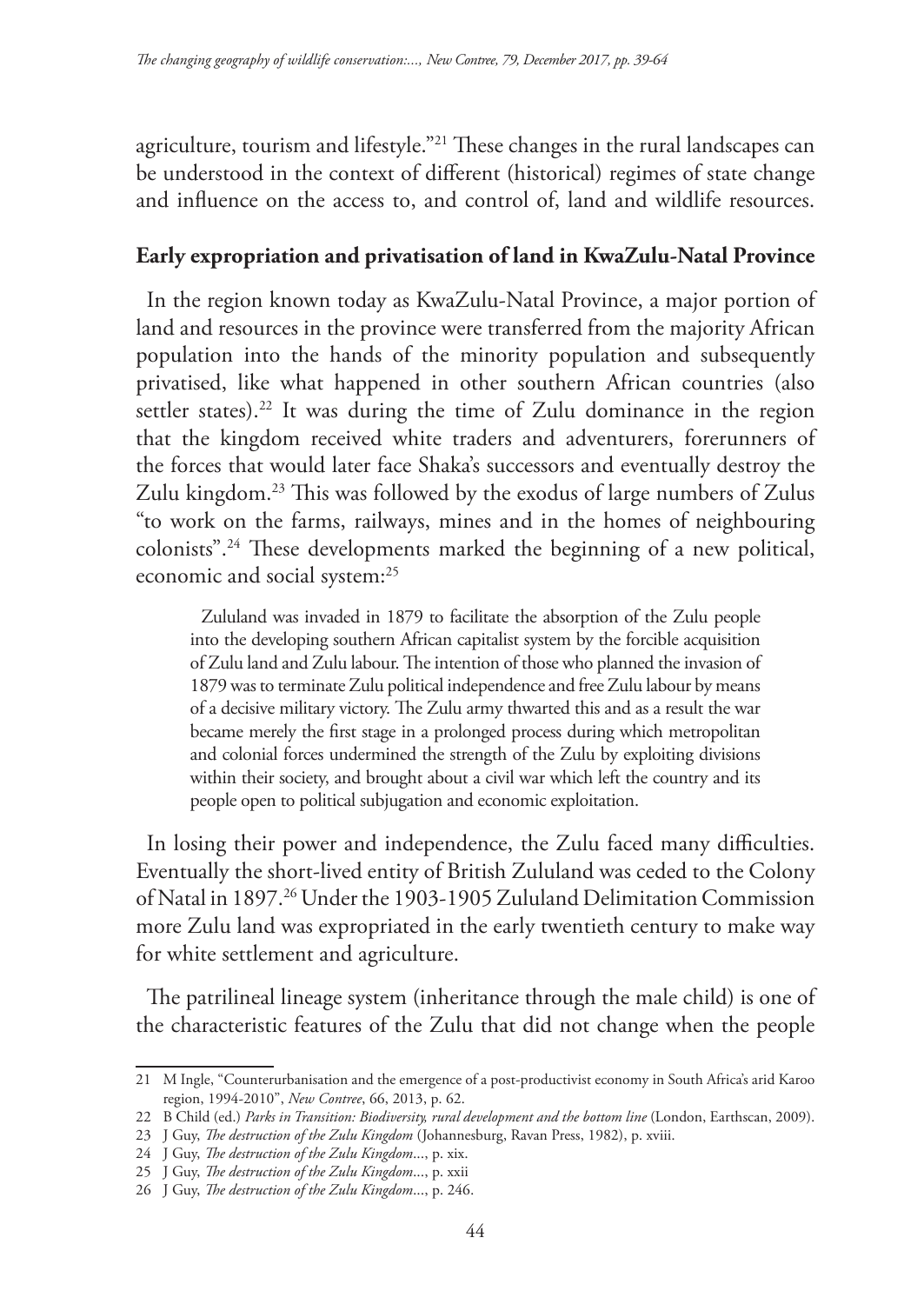were coerced into the South African capitalist system.<sup>27</sup> The Zulu people had developed a robust social system in which wealth was based on the possession of cattle28 the ownership of which was directly related to both political and material power.<sup>29</sup> In the Zulu kingdom, ownership of cattle determined the number of wives one would have as cattle were exchanged for women's reproductive power through the practice of *lobola* or bride wealth, thus affecting "the size of lineages, homesteads, production communities, and the number of producers".30 Centralised control of cattle in an environment that was suitable for such land use allowed optimum utilisation of pastures, and as Guy argues, the kingdom derived its strength and resilience partly from the physical environment that permitted human productivity.<sup>31</sup> So the rise of the Zulu kingdom needs to be understood in this context of "the productive potentialities of the physical environment and the way in which it was exploited and changed by southern Africa's pre-colonial farmers".<sup>32</sup>

The pervasive influence of the European economy was a hallmark of the south-east African region prior to the incorporation of the Colony of Natal (which by then included Zululand) into the Union of South Africa in 1910.<sup>33</sup> This was the era of British industrial dominance and the expansion of British imperial power around the world. At first, Britain's interests in Southern Africa were primarily motivated by the strategic significance of the region "in relation to British commercial interests in India and the Far East".34 Later, the discovery of minerals such as diamonds and gold made southern African land valuable in itself. The Western dependence upon natural resources from the South still continues up to today.<sup>35</sup>

The growth of Natal's economy had a negative impact on the colony's physical resources and environment.<sup>36</sup> In the pre-colonial period, African

<sup>27</sup> J Guy, "Ecological factors in the rise of Shaka and the Zulu Kingdom", S Marks & A Atmore, *Economy and society in pre-industrial South Africa* (Essex, Longman, 1980), p. 114; J Guy, *The destruction of the Zulu Kingdom*..., p. xxii.

<sup>28</sup> J Guy, "Ecological factors...", S Marks & A Atmore, *Economy and society*..., p. 114; M Cadman, *Exploring our provinces: KwaZulu-Natal* (Johannesburg, Jacana Media, 2007), p. 16.

<sup>29</sup> J Guy, "Ecological factors in the rise of Shaka and the Zulu Kingdom", S Marks & A Atmore, *Economy and society in pre-industrial South Africa* (Essex, Longman, 1980), pp. 102-119.

<sup>30</sup> J Guy, "Ecological factors...", S Marks & A Atmore, *Economy and society ...*, p. 114.

<sup>31</sup> J Guy, "Ecological factors...", S Marks & A Atmore, *Economy and society...*, pp. 102-119.

<sup>32</sup> J Guy, "Ecological factors...", S Marks & A Atmore, *Economy and society...,* p. 118.

<sup>33</sup> A Duminy & B Guest, *Natal and Zululand from earliest times to 1910: A New History* (Pietermaritzburg, University of Natal Press & Shuter and Shooter, 1989), p. xxiv.

<sup>34</sup> A Duminy & B Guest, *Natal and Zululand from earliest times to 1910...*, p. xxiv

<sup>35</sup> U Patnaik, "The origins and continuation of first world import dependence on developing countries for agricultural products", *Agrarian South: Journal of Political Economy*, 4(1), 2015, pp. 1-21.

<sup>36</sup> A Duminy & B Guest, *Natal and Zululand from earliest times to 1910...,* p. 429.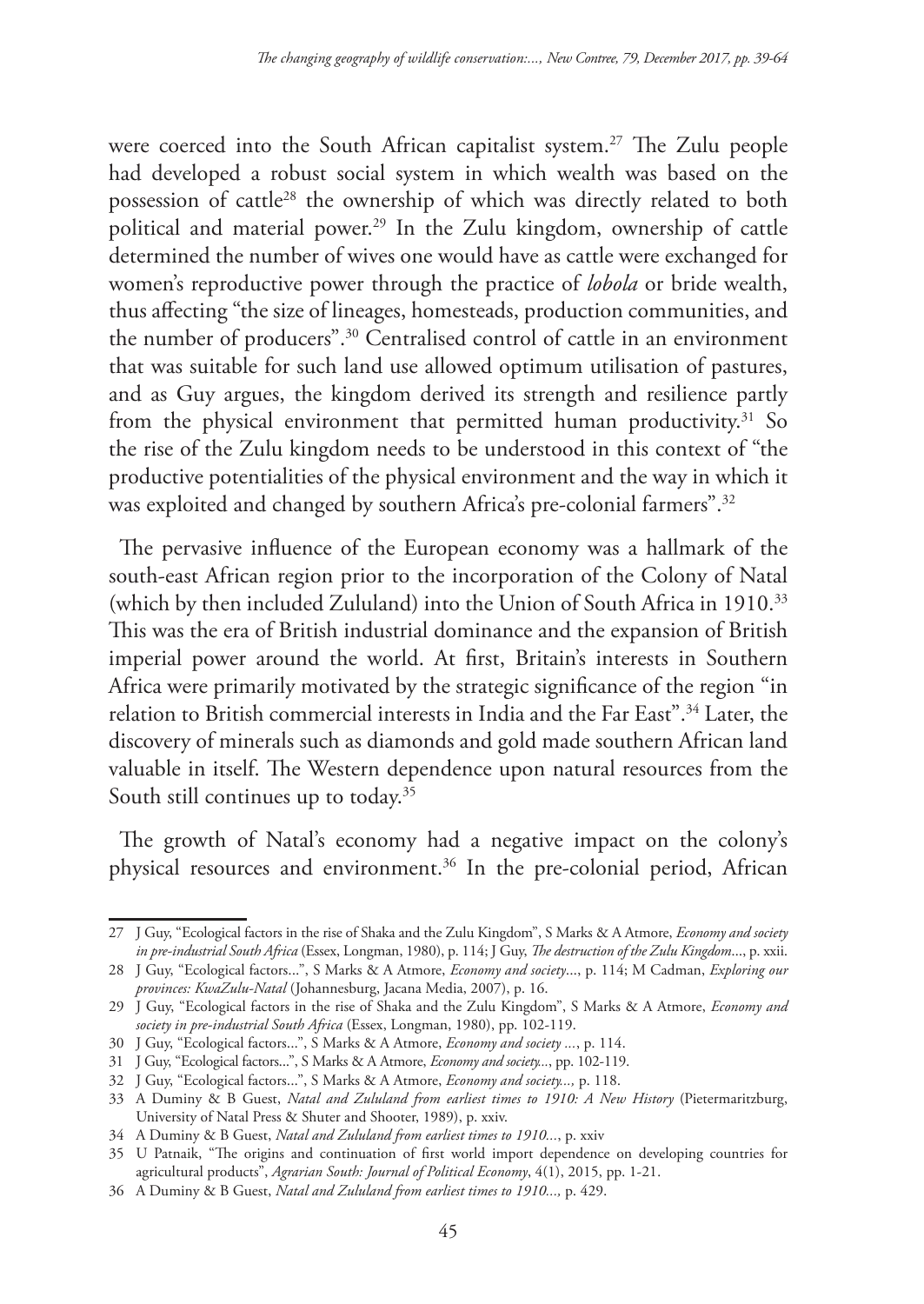people lived in relative harmony with their natural environment in the sense that even if they "needed vast numbers of animal skins for clothing, feathers for ornamentation and saplings for stockades and huts, there was no wholesale plundering of these natural resources". In cases where the carrying capacity of the land had been exhausted due to over-utilisation, the Africans would allow that land to lie fallow by moving to a fresh piece of land. On the other hand, the decline of physical resources is presumed to be one of the reasons behind the decline of the Zulu Kingdom.37

However, the arrival of settler hunters led to the organised slaughter of wildlife to meet the needs of Victorian life style and extractive tendencies to clear forests for agriculture, a process that went hand in hand with fencing off of land.38 By the mid-1870s most of the herds of animals had disappeared, despite the institution by the Colony of Natal of its first game law in 1866.<sup>39</sup> The slaughter of wildlife was also instigated by settler-farmers as a tsetse-fly control measure<sup>40</sup> after restrictions on hunting were lifted during the First World War<sup>41</sup> in order to create a favourable environment to raise domestic stock by limiting the transmission of diseases.<sup>42</sup> Later a preservationist ethic returned as the Natal Parks Board and its predecessor boards strove to develop first the Hluhluwe Game Reserve, and followed by the Umfolozi Game Reserve in the 1930s which had been the centre of game culling and tsetse fly operations.<sup>43</sup> Steele felt that resistance to the Natal Parks Board's 1970s introduction of greater security measures such as "security outposts, or guard camps, [or fences] around the game reserves" stemmed partly from the fact that earlier on, farmers and sport hunters had been encouraged by the provincial administration to slaughter rather than protect wildlife.<sup>44</sup>

In the nineteenth century, "native reserves" had been designated under the so-called Shepstone system and were intended to provide land access to the African population. However, these areas were inadequate and not equally

<sup>37</sup> J Guy, "Ecological factors...", S Marks & A Atmore, *Economy and society...*, p. 102.

<sup>38</sup> A Duminy & B Guest, *Natal and Zululand*...; J Carruthers, "Changing perspectives on wildlife in southern Africa, C.1840 to C.1914", *Society & Animals*, 2005, 13(3), pp. 183-199.

<sup>39</sup> A Duminy & B Guest, *Natal and Zululand from earliest times to 1910*..., p. 429.

<sup>40</sup> N Steele, *Bushlife of a game warden* (Cape Town, T.V. Bulpin Publications, 1979), p. 6; J Carruthers, "'Operation rhino', KwaZulu-Natal, South Africa, 1961", *Global Environment: A Journal of History and Natural and Social Sciences,* 11, 2013, pp. 195-196.

<sup>41</sup> S Brooks, "Changing nature: A critical historical geography of the Umfolozi and Hluhluwe game reserves, Zululand, 1887-1947" (PhD, Queen's University, 2001).

<sup>42</sup> N Steele, *Bushlife of a game warden*, p. 6.

<sup>43</sup> S Brooks, "Images of 'wild Africa': Nature tourism and the (re)creation of Hluhluwe Game Reserve, 1930- 1945", *Journal of Historical Geography*, 31(2), 2005, p. 220-240.

<sup>44</sup> N Steele, *Bushlife of a game warden*, p. 6.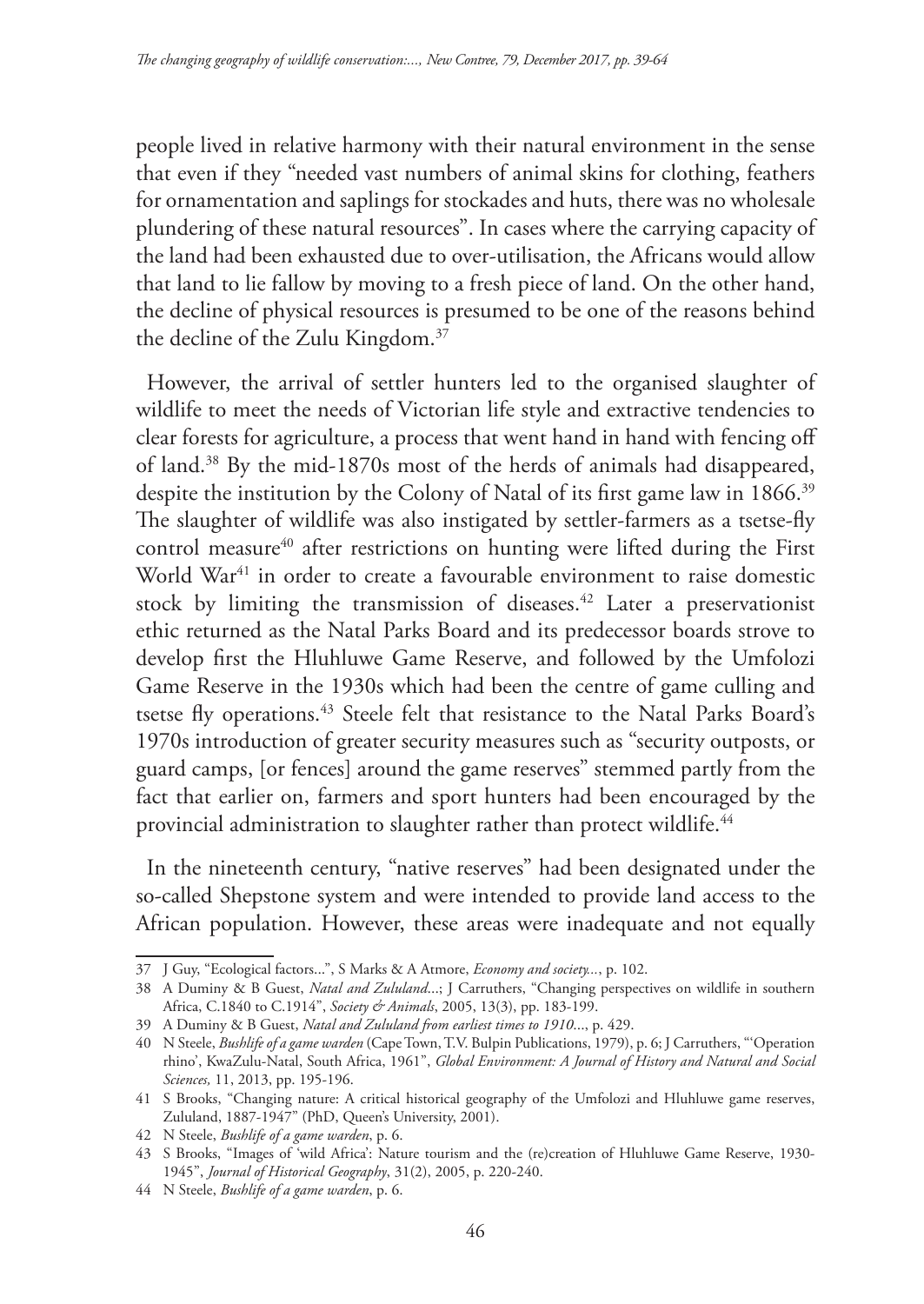distributed across the colony. The system disenfranchised local people, especially in parts of the colony where there were few such reserves:<sup>45</sup>

Few 'native reserves' or communal land areas were designated in the western part of the Natal Colony, with the result that from the 1870s, black people in the region needed to find places to live on white-owned farms. Informal (verbal) contracts were negotiated between farm owners and the heads of local Zulu-speaking households, in which the homestead head undertook to ensure that the members of his household performed labour for the farmer. In exchange, the homestead head gained access to grazing land for cattle and a place to establish his homestead or umuzi.

These types of sharecropping and tenancy agreements occurred in the western part of the then Natal Colony, including the Midlands area of KwaZulu-Natal where this study was conducted.

Many people ended up living as "squatters or labour tenants on privatelyowned farmland", and even those on native reserve land were "trapped in a system from which the only eventual outlet for many would be to enter the labour market".<sup>46</sup> Africans became "labour- or rent-paying tenants, farmerson-the-half or squatters" in those areas where whites had total control of large swathes of land. $47$  (In the reserves, people were squeezed into a smaller area overall, however, there was little alienation of land and communal land tenure persisted). The practice of labour tenancy was very widespread in the Natal Colony.48 In present day KwaZulu-Natal, this has important implications for the welfare of farm dwellers within the new democratic dispensation. The position of farm dwellers – former labour tenants – is fundamentally affected by the conversions from conventional farming to game farming highlighted in this article. Studies elsewhere, for instance, in the Eastern Cape Province also show that people who have been resident on farms up to now also experienced the worst impacts of proletarianization<sup>49</sup> and alienation from land.<sup>50</sup>

<sup>45</sup> S Brooks, M Spierenburg & H Wels, "The organisation of hypocrisy? Juxtaposing tourists and farm dwellers in game farming in South Africa", W van Beek & A Schmidt (eds.), *African hosts and their guests* (Rochester, James Carey, 2012), p. 209.

<sup>46</sup> A Duminy & B Guest, *Natal and Zululand from earliest times to 1910...*, p. 42.

<sup>47</sup> W Beinart, "Production and the material basis of chieftainship: Pondoland c.1830-80", S Marks & A Atmore (eds.), *Economy and society...*, p. 120.

<sup>48</sup> J Lambert, *Betrayed trust: Africans and the state in colonial Natal* (Scottsville, University of Natal Press, 1995), p. 79.

<sup>49</sup> L Evans, "Gender, generation and the experiences of farm dwellers resettled in the Ciskei Bantustan, South Africa, ca 1960-1976", *Journal of Agrarian Change,* 13(2), 2013, pp. 213-233; N Mkhize, "Game farm conversions and the land question: Unpacking present contradictions and historical continuities in farm dwellers' tenure insecurity in Cradock", *Journal of Contemporary African Studies* 32(2), 2014, pp. 207-219.

<sup>50</sup> T Connor, "The frontier revisited: Displacement, land and identity among farm labourers in the Sundays River Valley", *Journal of Contemporary African Studies*, 2012, 30(2), pp. 289-311.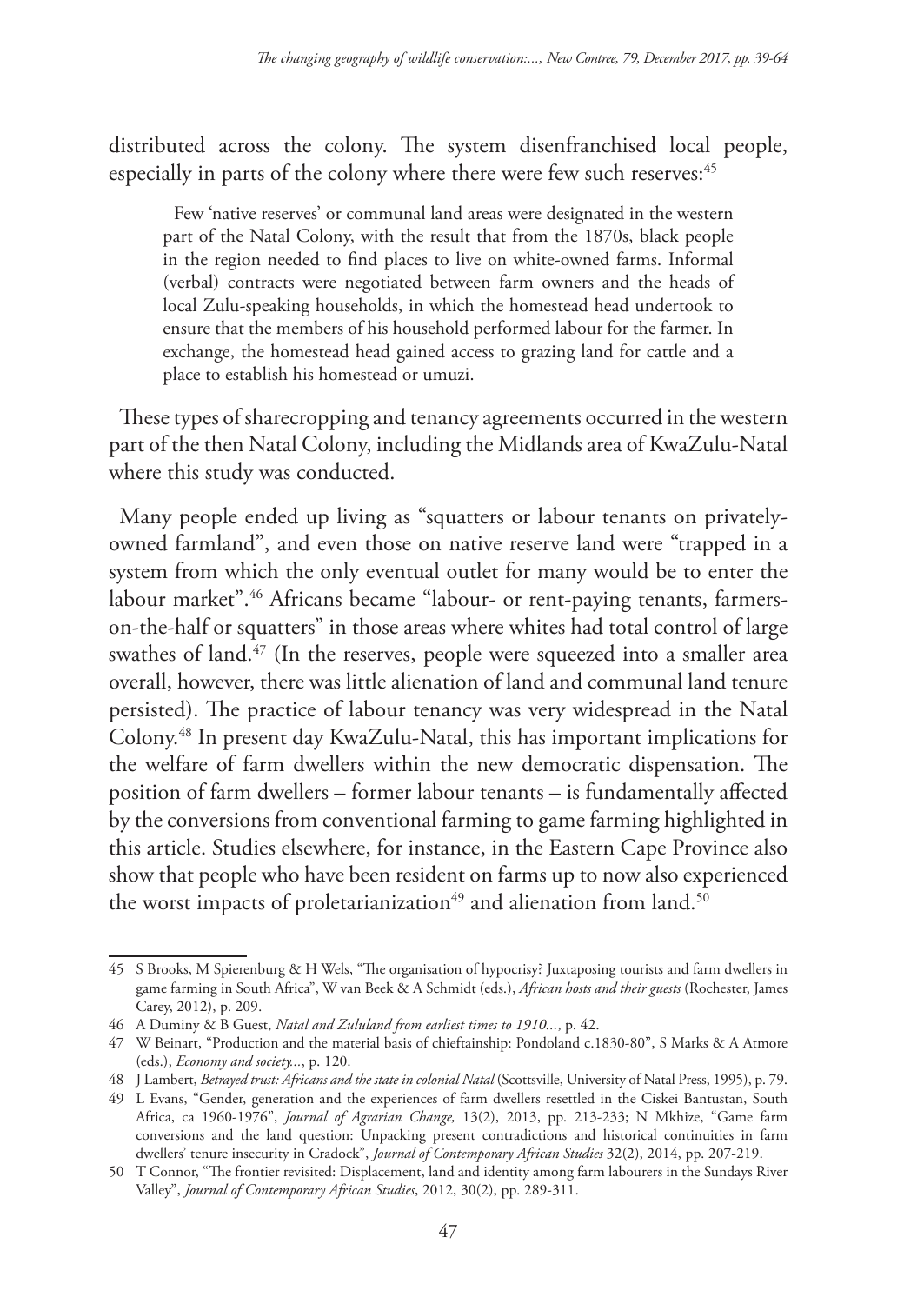Historical and political factors such as the colonial processes of dispossession, racial segregation, discriminatory regulations and the apartheid system that were imposed in 1948 disenfranchised African people including compromising their relationship with land and the environment.<sup>51</sup> These colonial processes had the effect of alienating African people from their land, disconnecting them culturally and spiritually from their environment, thus impacting negatively on their perceptions about nature and its conservation.<sup>52</sup> These colonial processes also caused "the decline of smallholder African agriculture".53 There is little regard to customs and taboos associated with the indigenous knowledge systems that African people used in caring for their natural resources.<sup>54</sup> Ian Player repeats the idea that large expanses of forests and grasslands were reserved for the exclusive utilisation of the Zulu royal family, including the area found today between the Black Umfolozi and the White Umfolozi that represented "Shaka's royal hunting ground".55 This area is currently part of the central Umfolozi side of the greater Hluhluwe-Umfolozi Game Reserve. Some of the current perceptions of various stakeholders towards nature and biodiversity conservation are shaped by this historical context: there is still substantial polarisation in terms of what could be the best possible ways of accessing, protecting and utilising natural resources, in this case wildlife.

# **The role of the Natal Parks Board**

In terms of administrative arrangements, the Natal Parks Board was established through Ordinance 35 of 1947 as a statutory body on the  $1<sup>st</sup>$  of December 1947 with Colonel Jack Vincent OBE as its first Director under Douglas Mitchell, the then Administrator of Natal in 1945/4.<sup>56</sup> It was during Colonel

<sup>51</sup> F Khan, "Rewriting South Africa's conservation history – the role of the native farmers association", *Journal of Southern African Studies* 20(4), 1994, pp. 499-516.

<sup>52</sup> A Muir, "Strengthening wilderness in South Africa: Strategy and programs of the Wilderness Foundation S.A.", *International Journal of Wilderness* 8(2), 2002, pp. 4-8; M Draper, "Going native? Trout and settling identity in a rainbow nation", *Historia,* 48(1), 2003, pp. 55-94; M Draper, "In quest of African wilderness", *USDA Forest Service Proceedings RMRS-P27,* 2003, pp. 57-62; P Bond, R Dada & G Erion (eds.), *Climate change, carbon trading and civil society* (Pietermaritzburg, University of KwaZulu-Natal Press, 2009), p. 5.

<sup>53</sup> D Neves & A Du Toit, "Rural livelihoods in South Africa: Complexity, vulnerability and differentiation", *Journal of Agrarian Change,* 13(1), 2013, p. 94.

<sup>54</sup> F Khan, "Rewriting South Africa's conservation history...", *Journal of Southern African Studies*, 20(4), 1994, pp. 499-516; P Bond, R Dada & G Erion (eds.), *Climate change, carbon trading and civil society* ..., p. 5.

<sup>55</sup> This has been obtained from an undated Natal Parks Board document entitled: Brief history of Natal Parks Board from their Pietermaritzburg head office library, but also see Brooks, 2000; I Player, "An elder sitting by the fire: My path to Jung", *Psychological Perspectives: A Quarterly Journal of Jungian Thought,* 57(2), 2014, pp. 158-169.

<sup>56</sup> Natal Parks Board, South African nature conservation and the Natal Parks Board, (Pietermaritzburg, Natal Parks Board, 1986); This information was also obtained from an undated Natal Parks Board document entitled: Brief history of Natal Parks Board from their Pietermaritzburg head office library.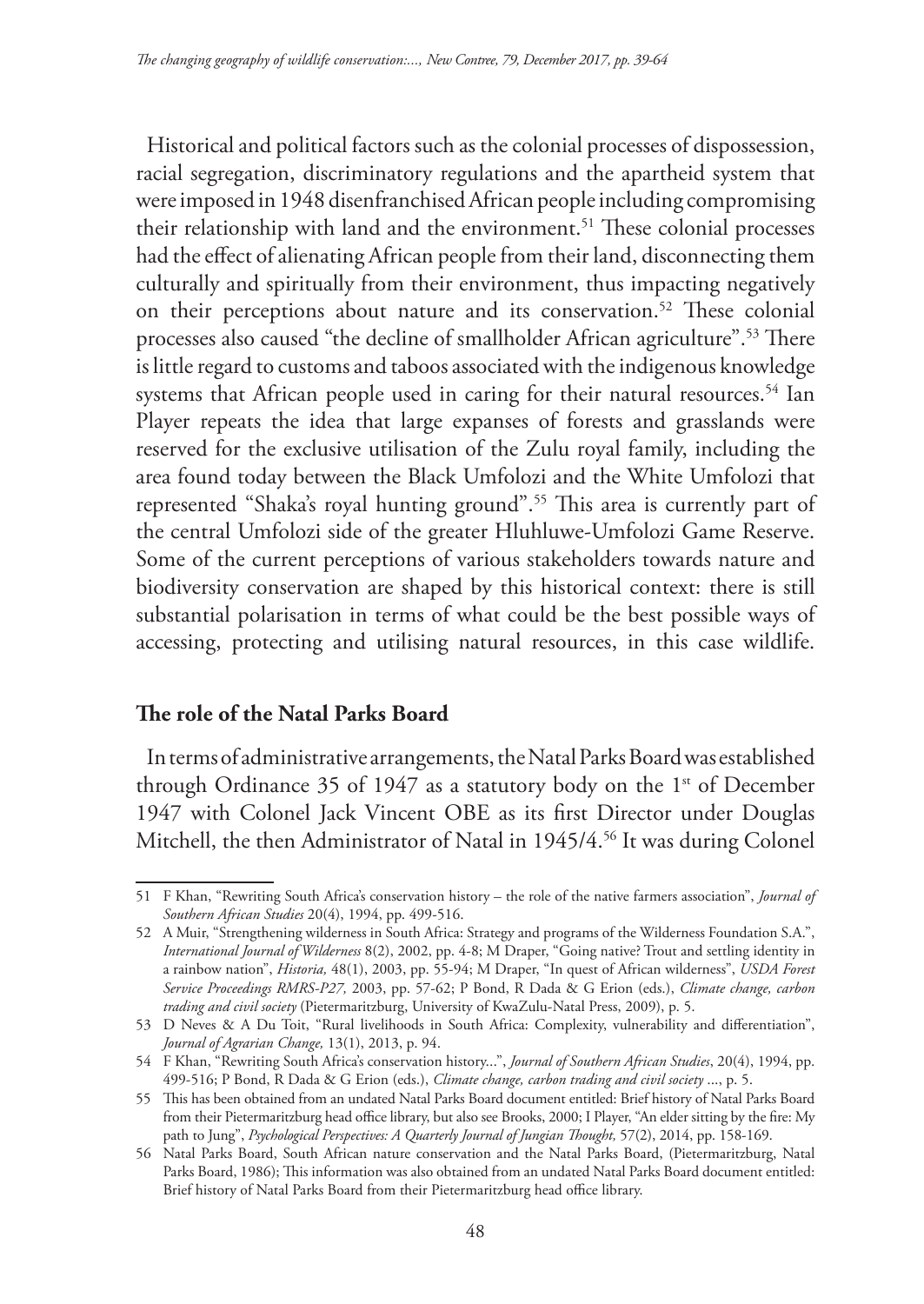Jack Vincent's leadership that Operation White Rhino was undertaken in the 1960s with Ian Player, who was the Chief Conservator for the Natal Parks Board in Zululand,<sup>57</sup> as supervisor of the field operations.<sup>58</sup> Operation White Rhino was the rescue of the southern white rhino (*Ceratotherium simum simum*) that involved capture, transport, and release of the rhinos and subsequent introduction to integrate them successfully to their new habitats that happened between 1961 and 1966.<sup>59</sup> In the period just after the Second World War, Natal held discussions with other provincial structures of the Cape, Orange Free State, and Transvaal concerning the kind of nature conservation management they intended to put in place.<sup>60</sup> The provinces of Cape, Orange Free State and Transvaal chose to have provincial departments<sup>61</sup> but Natal elected to put in place a semi-autonomous parastatal entity financially supported by the province.62 The parastatal's activities would be controlled by a Board made up of staff "drawn from members of organised agriculture, the judiciary, legal fraternity, business community and non-governmental agencies".<sup>63</sup> These Board members would be people with a clear interest in nature conservation capable of bringing in their experience and skills to the Board led by a Director who would be an *ex officio* member.<sup>64</sup> John Geddes-Page succeeded Colonel Jack Vincent as Director in June 1963. During Geddes-Page's time, the Natal Parks Game and Fish Preservation Board was renamed the Natal Parks Board (NPB).<sup>65</sup> All major dams in Natal also came under the management of the NPB with respect to nature conservation and human recreation.

The Natal Parks Board was instituted as a semi-autonomous body "with its own governing board" in order "to free it from the bureaucratic controls

<sup>57</sup> N Steele, *Take a horse to the wilderness* (Cape Town, T.V. Bulpin and Books for Africa, 1971), p. 41.

<sup>58</sup> M Draper, "Zen and the art of garden province maintenance: The soft intimacy of hard men in the wilderness of KwaZulu‐Natal, South Africa, 1952-1997", *Journal of Southern African Studies,* 24(4), 1998, pp. 801-828; S Brooks, "Human discourse, animal geographies: Imagining Umfolozi's white rhinos", *Current Writing,* 18(1), 2006, pp. 6-27; J Carruthers, "Operation Rhino", KwaZulu-Natal, South Africa 1961", *Global Environment: A Journal of History and Natural and Social Sciences,* 2013, 11, pp. 195-196. N Steele, *Bushlife of a game warden*..., p. 127.

<sup>59</sup> I Player, "Translocation of white rhinoceros in South Africa", *Oryx – The International Journal of Conservation* 9, 1967, pp. 137-155.; N Steele, *Bushlife of a game warden*... .

<sup>60</sup> This has been obtained from an undated Natal Parks Board document entitled: Brief history of Natal Parks Board from their Pietermaritzburg head office library.

<sup>61</sup> J Carruthers, "'Wilding the farm or farming the wild'? The evolution of scientific game ranching in South Africa from the 1960s to the present", *Transactions of the Royal Society of South Africa,* 63(2), 2008, pp. 160-181.

<sup>62</sup> This has been obtained from an undated Natal Parks Board document entitled: Brief history of Natal Parks Board from their Pietermaritzburg head office library.

<sup>63</sup> This has been obtained from an undated Natal Parks Board document entitled: Brief history of Natal Parks Board from their Pietermaritzburg head office library.

<sup>64</sup> This has been obtained from an undated Natal Parks Board document entitled: Brief history of Natal Parks Board from their Pietermaritzburg head office library.

<sup>65</sup> M Draper, "Going native...", *Historia,* 48(1), 2003, pp. 55-94.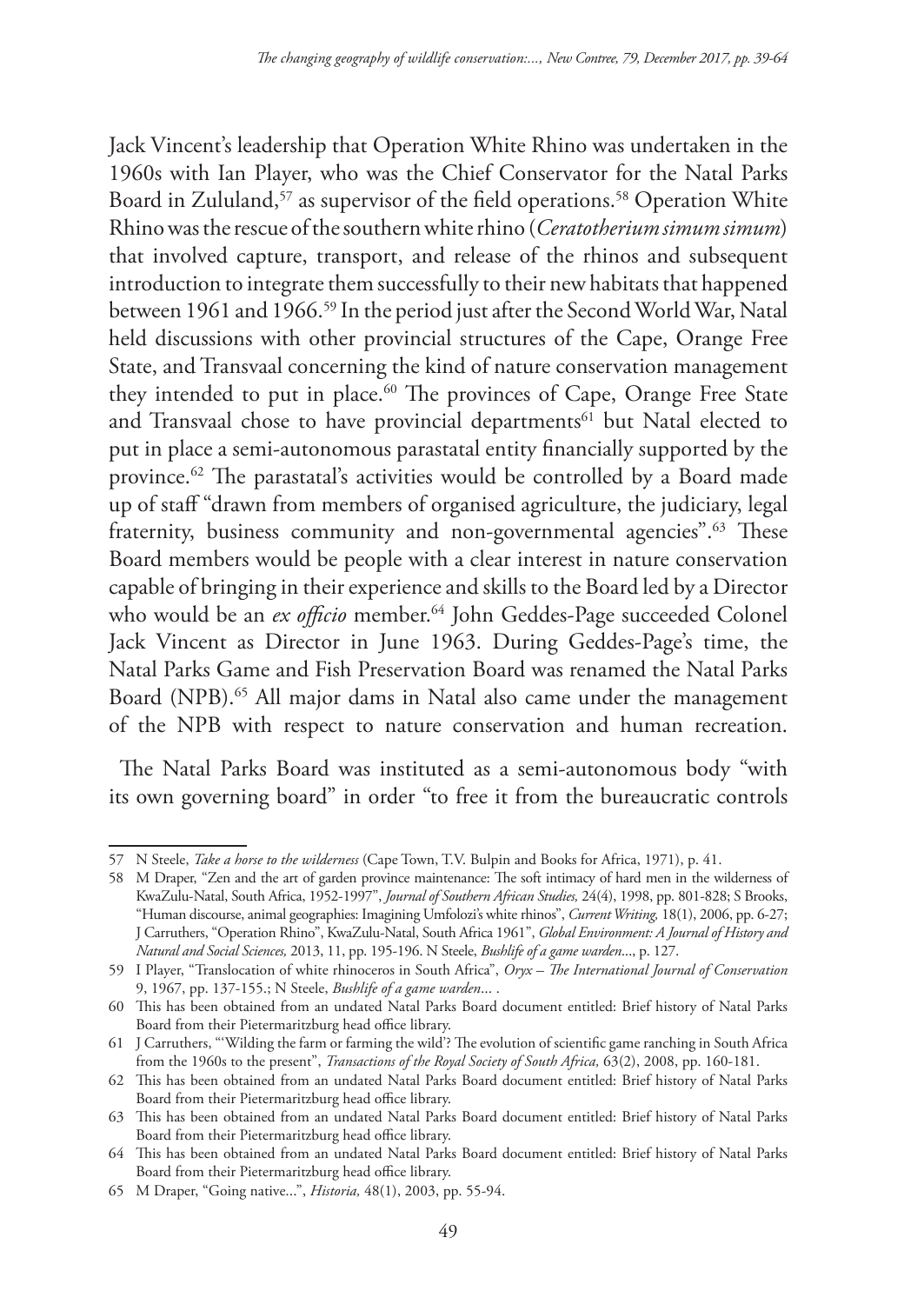of direct government and to make it independent of political influence".<sup>66</sup> As part of this process, the Natal Parks Board moved to a greater reliance on tourism, and opened up game reserves as tourist destinations from the 1940s.67 This enabled it to mobilise financial resources and public goodwill to support and thus strengthen its conservation efforts.<sup>68</sup> One of the reasons governance of conservation under the Natal Parks Board has been successful is the adoption of "management practices that are more closely related to those used by private-sector commercial organisations".<sup>69</sup>

However, the Natal Parks Board's attempts to consolidate its conservation efforts met with resistance from white private landowners and African communities from the 1950s into the 1980s.<sup>70</sup> For instance, there were forced removals of African people to create more space for game reserves.<sup>71</sup> Nick Steele chronicled the nature of the resistance in the case of Operation White Rhino:<sup>72</sup>

The protracted operations to capture displaced white rhino began in an atmosphere of hostility and cynicism, emanating not only from the farmers, the government officials and the tribesmen, but also from a proportion of our colleagues. This painful opposition from some of our own men led to bitter arguments.

Ian Player's impression was that the resistance was severe except in a few cases including that of Chief Mangosuthu Buthelezi, a long-time supporter of wildlife conservation.73 In the 1970s, under Buthelezi's leadership, the government of the newly declared homeland of KwaZulu put its own nature conservation body in place, that is, the KwaZulu Bureau for Natural Resources (BNR), that later became the KwaZulu Directorate for Nature Conservation (DNC). Steele moved from the Natal Parks Board to the BNR at Buthelezi's request. This conservation body claimed to include local communities in its conservation efforts, and argued that the local communities were the major

<sup>66</sup> D De la Harpe, P Fernhead, G Hughes, R Davies, A Spencely, J Barnes, J Cooper & B Child, "Does 'commercialisation' of protected areas threaten their conservation goals?", B Child (ed.), *Parks in transition: Biodiversity, rural development and the bottom line* (London, Earthscan, 2003), p. 204.

<sup>67</sup> S Brooks, "Images of 'wild Africa'...", *Journal of Historical Geography*, 31(2), 2005, pp. 220-240.

<sup>68</sup> D De la Harpe *et al.*, "Does 'commercialisation' of protected areas...", B Child (ed.), *Parks in transition: Biodiversity, rural development and the bottom line...*, pp. 188-216.

<sup>69</sup> D De la Harpe *et al.*, 2009. "Does 'commercialisation' of protected areas threaten their conservation goals?", B Child (ed.), *Parks in transition: Biodiversity, rural development and the bottom line...*, p. 190.

<sup>70</sup> M Draper, "Zen and the art of garden province maintenance: The soft intimacy of hard men in the wilderness of KwaZulu‐Natal, South Africa, 1952-1997", *Journal of Southern African Studies*, 24(4), 1998, pp. 801-828; AN James, "Institutional constraints to protected area funding", *Parks: The International Journal for Protected Area Managers*, 9(2), 1999, pp.15-26.

<sup>71</sup> S Brooks, "Images of 'wild Africa'…", *Journal of Historical Geography*, 31(2), 2005, pp. 220-240; S Brooks, "Human discourse, animal geographies...", *Current Writing*, 18(1), 2006, pp. 6-27.

<sup>72</sup> N Steele, *Bushlife of a game warden*..., p. 127.

<sup>73</sup> M Draper, "Zen and the art of garden province maintenance...", *Journal of Southern African Studies*, 24(4), 198, pp. 801-828.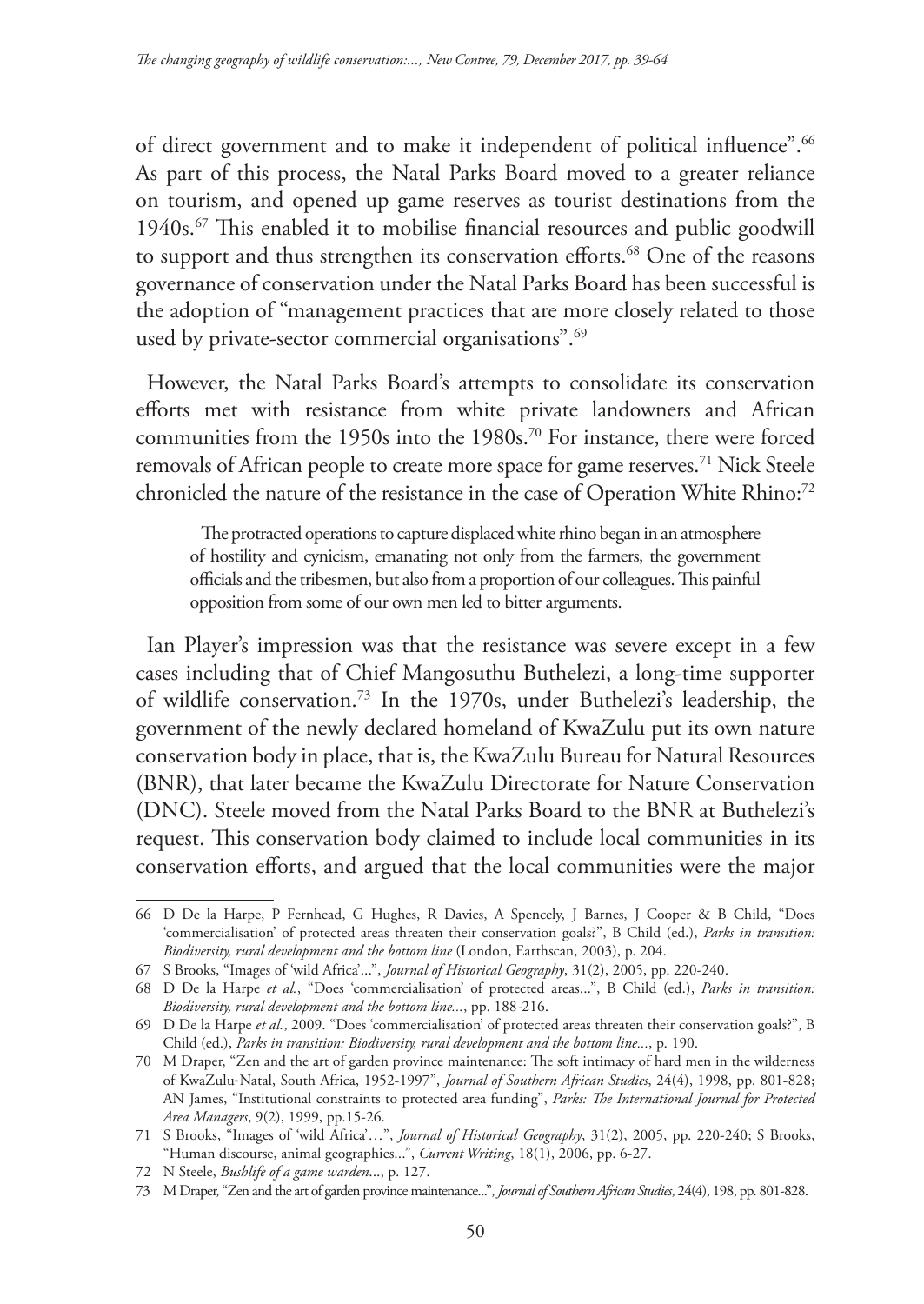beneficiaries of their natural resources. There was still substantial conflict, however, between the Bureau and local communities in some parts of northern KwaZulu. The BNR also had set aside its own formally protected areas, in addition to taking over reserves that had been under the jurisdiction of the NPB but were now geographically within KwaZulu's territory.

After the reintegration of the KwaZulu homeland at the end of the apartheid period, the Natal Parks Board and the KwaZulu Department of Nature Conservation were amalgamated to form the KwaZulu-Natal Nature Conservation Service (NCS) in 1998.74 This merger took place "after a protracted process of negotiation which reflected ... historical tensions" between Chief Mangosuthu Buthelezi's KwaZulu's Bureau of Natural Resources headed by Nick Steele at that time and the Natal Parks Board.75 The name of the newly merged KwaZulu-Natal Nature Conservation Service was later changed to Ezemvelo KwaZulu-Natal Wildlife (EKZNW) and the first Chief Executive Officer was Dr George Hughes, formerly head of the Natal Parks Board. *Ezemvelo* is an isiZulu word that refers to nature or natural resources. Khulani Mkhize later went on to become the new Chief Executive Officer after some restructuring of the agency. This is the agency that currently manages around 8% of the province through 110 protected areas proportional to 7127.9 square kilometres of its land area<sup>76</sup> while overseeing biodiversity conservation in the rest of the province. These changes were instituted after the watershed 1994 democratic elections and were initiated by the then Member of the Executive Council for Environmental Affairs in KwaZulu-Natal Province. The main reason for this change was the need to streamline all conservation activities (a process that was not smooth for such a big organisation) to be under one umbrella body in line with the formation of the new KwaZulu-Natal Province. These institutional processes were not always smooth as for instance, Nick Steele chronicled the nature of conflict within the Natal Parks Board and among landowners as was the case with Operation White Rhino.<sup>77</sup> After the end of apartheid, new institutional

<sup>74</sup> T Foggin & DO Münster, "Enhancing linkages between rural communities and protected areas in KwaZulu-Natal through tourism – abantu bayasizana (people helping people)", *Journal of Tourism Studies,* 11(1), 2000, pp. 2-10; R Emslie & M Brooks, *African Rhino: Status survey and conservation action plan* (Gland, International Union for Conservation of Nature and Natural Resources, 1999); PS Goodman, "Assessing management effectiveness and setting priorities in protected areas in KwaZulu-Natal", *BioScience*, 53(9), 2003, pp. 843-850.

<sup>75</sup> M Draper, "Zen and the art of garden province maintenance...", *Journal of Southern African Studies*, 24(4), 198, p. 818.

<sup>76</sup> T Foggin & DO Münster, "Enhancing linkages between rural communities and protected areas...", *Journal of Tourism Studies*, 11(1), 2000, pp. 2-10; PS Goodman, "Assessing management effectiveness...", *BioScience*, 53(9), 2003, pp. 843-850.

<sup>77</sup> N Steele, *Bushlife of a game warden*, pp. 6, 83.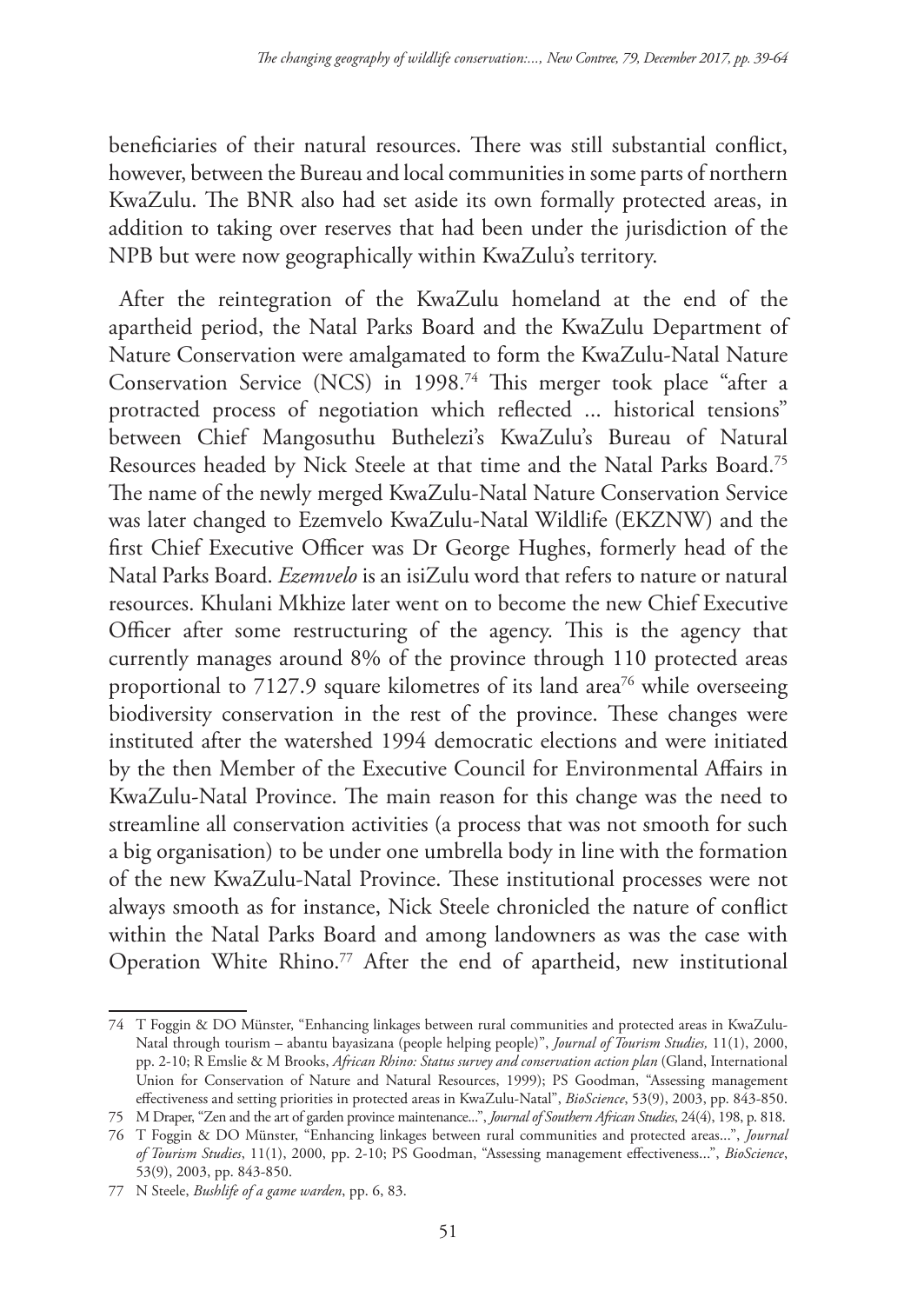processes for the governance of wildlife resources were "stitched" together by the various stakeholders, drawing on past practices and relationships.78

The historical development of the state conservation body in KwaZulu-Natal has faced multiple challenges as the organisation reacted to political developments in the country as well as the day to day challenges that were encountered in conservation efforts in the province. The author posits that the realisation that focuses on conservation of public protected areas only was not adequate for broader conservation of wildlife in the province was a turning point in the application of conservation efforts in Natal. This development changed the focus of the conservation authorities to seriously consider working with private landowners, not merely on the basis of enforcing regulations but also on the basis of a common understanding, shared goals and benefits. In this way, new institutional processes for the governance of wildlife resources were developed by the actors concerned. This is particularly evident in the development of conservancies in the 1980s.

#### **The conservancy movement**

The conservancy concept started in Natal in 1978 and it focused on privately owned agricultural land with the aim of conserving indigenous plants and animals. A conservancy is "a group of neighbouring mixed farms that, under auspices of the provincial conservation authority, are managed according to a single management plan and has a strong conservation ethic".79 This was an initiative of the partnership between conservation authorities and private landowners themselves. Nick Steele was instrumental in the development of the conservancies in the then Natal Province when he came up with the "Farm Patrol Plan" in 1975.<sup>80</sup> Nick Steele worked for the Natal Parks Board from 1956. He started as a ranger and went up the hierarchy to become a senior warden<sup>81</sup> before falling out with the Board, thereafter he was removed from the more prestigious Zululand Game Reserves and posted to the Natal Midlands. Wels argues that the major motivation to start conservancies was the need

<sup>78</sup> T Kamuti, "The fractured state in the governance of private game farming: The case of KwaZulu-Natal, South Africa", *Journal for Contemporary African Studies*, 32(2), 2014, pp. 190-206.

<sup>79</sup> N Smith & SL Wilson, *Changing land use trends in the thicket biome ...*, p. 3.

<sup>80</sup> H Wels, "Fighting over fences: Organisational co-operation and reciprocal exchange between the Save Valley Conservancy and its neighbouring communities, Zimbabwe", 2000 (available at http://dare.ubvu.vu.nl/ handle/1871/50617, as accessed on 8 October 2014); H Wels, *Private wildlife conservation in Zimbabwe: Joint ventures and reciprocity* (Leiden, Koninklijke Brill N, 2003), p. 23; H Wels, *Securing wilderness landscapes in South Africa: Nick Steele, Private wildlife conservancies and saving rhinos* (Leiden, Koninklijke Brill NV, 2015), p. 3.

<sup>81</sup> N Steele, *Game ranger on horseback* (Cape Town, Books of Africa, 1968), p. vii.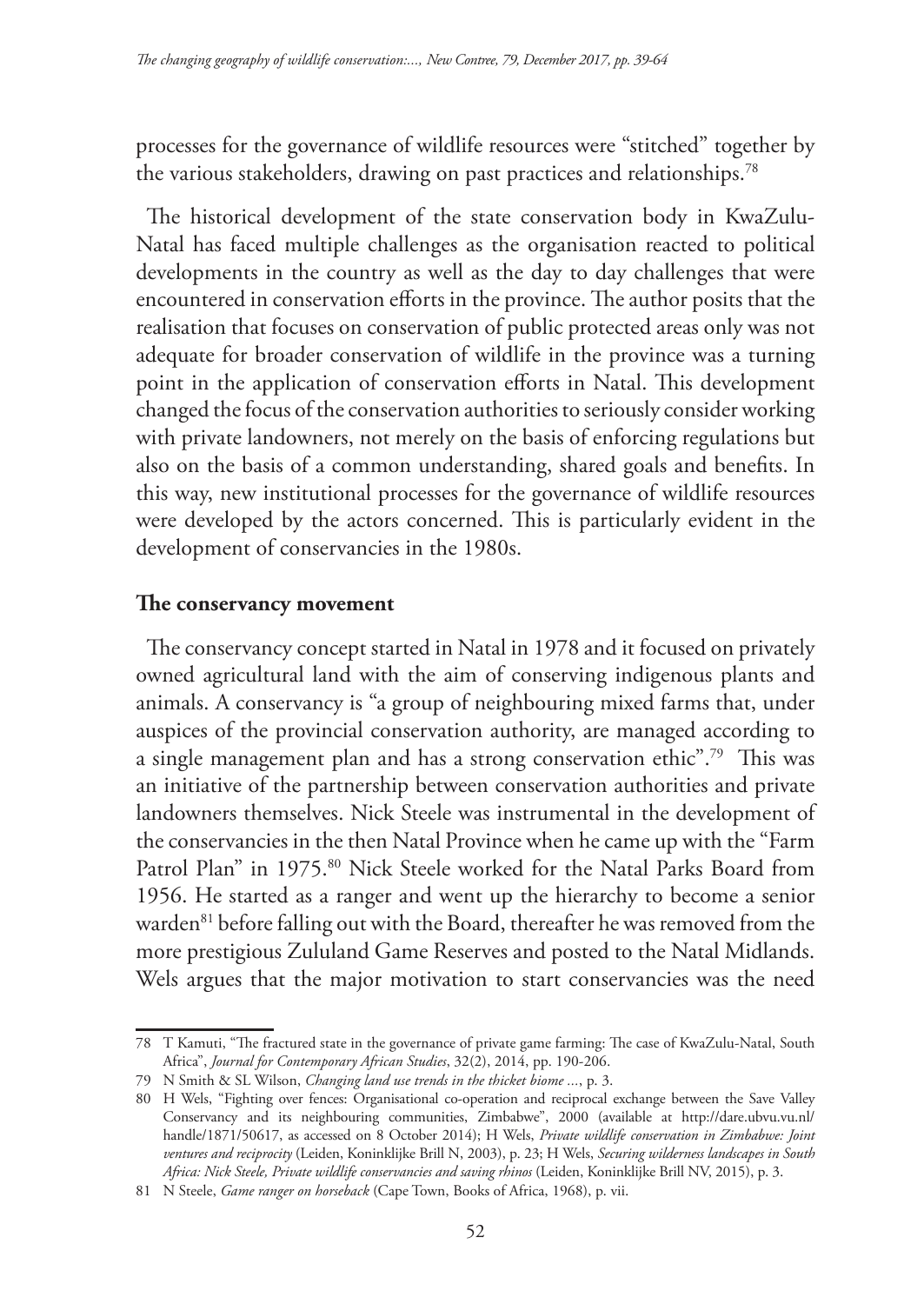to reduce and stop poaching on the participating neighbouring properties alongside conserved areas of land, by providing security for instance, along the joint perimeter of all the properties.<sup>82</sup> Steele subsequently left the NPB to start the rival KwaZulu homeland's conservation authority. Malcolm Draper notes that "the Natal Parks Board claims the credit for having 'developed the conservancy system (now used in other African states)' but makes no mention of Steele's name in regard to this boast".83

Nick Steele, while working for the NPB, designed the Farm Patrol Plan that suggested ways through which neighbouring farmers would join hands to tackle poaching in their efforts to conserve wildlife.<sup>84</sup> Farmers resisted some of the conservation efforts, and "the plan did not meet with the unanimous enthusiasm of the private landowners straightaway".85 The first conservancy was the Balgowan Conservancy that was established on the 14<sup>th</sup> of August 1978.86 The major tenet of the conservancy concept was the employment of game guards who would patrol the participating properties to stem poaching.87 Neighbouring landowners would voluntarily pool their land and other resources for wildlife conservation.<sup>88</sup> The idea of conservancies became an important conservation strategy on privately owned land outside the public protected areas under the management of the Natal Parks Board.<sup>89</sup>

The Natal Parks Board provided extension services to game farmers, assisted them to publish *The Guineafowl Newsletter*, allowed meetings on their premises, trained game guards assigned to conservancies, and coordinated conservancyrelated events. The number of conservancies in Natal grew up to 138 in the late 1980s covering approximately one million hectares equivalent to 17%

<sup>82</sup> H Wels, *Private wildlife conservation in Zimbabwe*..., p. 18; H Wels, *Securing wilderness landscapes in South Africa*..., p. 3.

<sup>83</sup> M Draper, "Zen and the art of garden province maintenance...", *Journal of Southern African Studies*, 24(4), 198, p. 817.

<sup>84</sup> H Wels, "Fighting over fences...", 2000 (available at http://dare.ubvu.vu.nl/handle/1871/50617, as accessed on 8 October 2014), p. 150; H Wels, *Securing wilderness landscapes in South Africa*..., p. 3.

<sup>85</sup> H Wels, "Fighting over fences...", 2000 (available at http://dare.ubvu.vu.nl/handle/1871/50617, as accessed on 8 October 2014), p. 157.

<sup>86</sup> H Wels, "Fighting over fences...", 2000 (available at http://dare.ubvu.vu.nl/handle/1871/50617, as accessed on 8 October 2014), p. 151.

<sup>87</sup> H Wels, "Fighting over fences...", 2000 (available at http://dare.ubvu.vu.nl/handle/1871/50617, as accessed on 8 October 2014), p. 151; H Wels, *Securing wilderness landscapes in South Africa*..., p. 4.

<sup>88</sup> T Kamuti, The fractured state in the governance of private game farming...", *Journal of Contemporary African Studies,* 32(2), 2014, pp. 190-206.

<sup>89</sup> H Wels, "Fighting over fences...", 2000 (available at http://dare.ubvu.vu.nl/handle/1871/50617, as accessed on 8 October 2014), p. 152; T Kamuti, "The fractured state in the governance of private game farming...", *Journal of Contemporary African Studies,* 32(2), 2014, pp. 190-206; H Wels, *Securing wilderness landscapes in South Africa*..., p. 4.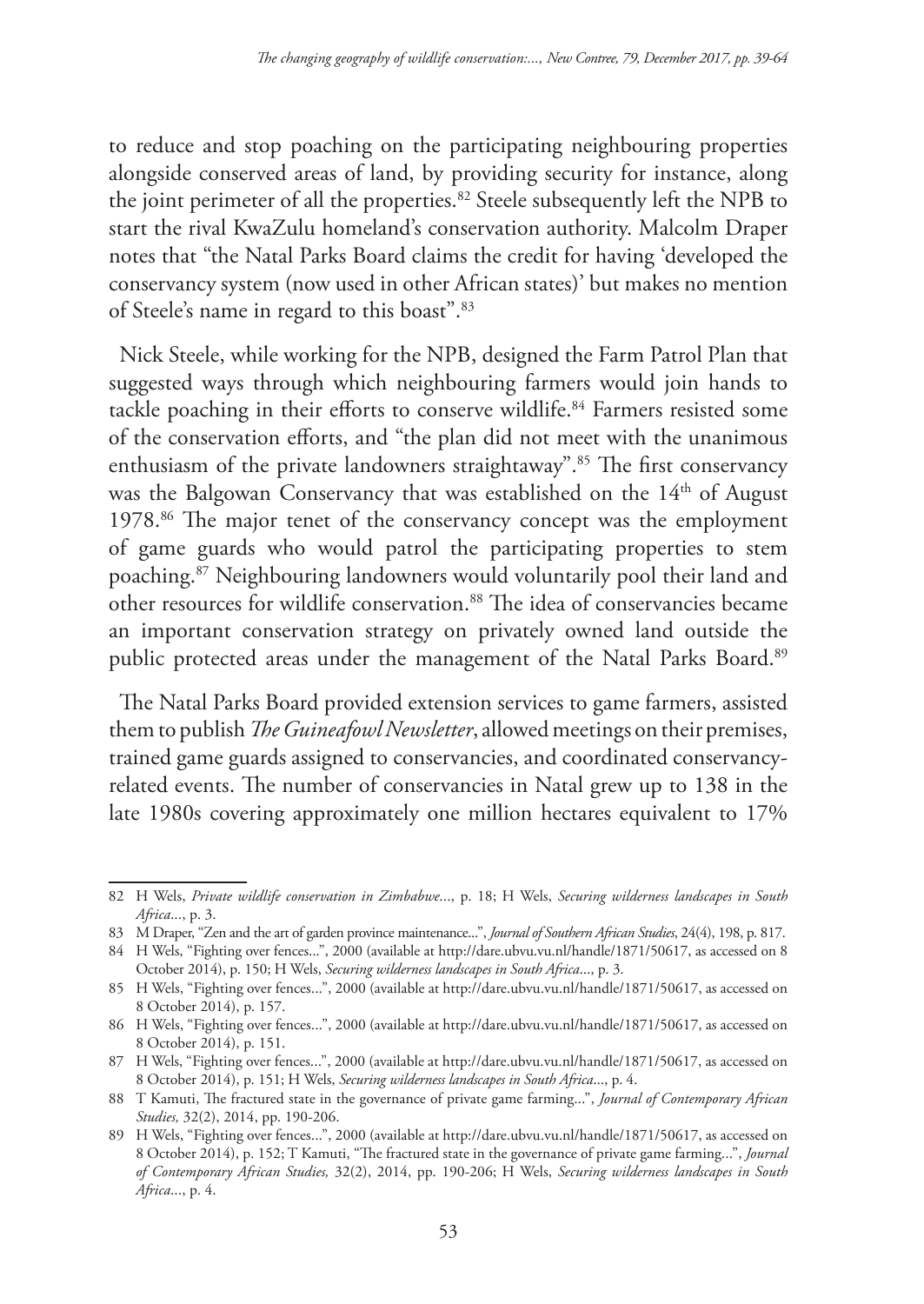of the province's land area that was patrolled by 420 game guards.<sup>90</sup> This number of conservancies rose to 168 in 1994 covering 1.4 million hectares of land in the province.<sup>91</sup> Landowners involved in conservancies formed the Natal Wildlife Conservancy Association in 1982 to represent their interests, for instance by publishing the newsletter and distributing it to their members to keep them abreast with relevant developments in their sector.<sup>92</sup> The idea of the conservancy was adopted by other provinces in South Africa and then by other countries such as Namibia and Zimbabwe.93

The formation of conservancies constituted consolidation<sup>94</sup> of land and marked a significant change in the geography of KwaZulu-Natal. Geographically, this meant a rearrangement to increase privately owned land holdings under conservation through bringing down internal fences, with potential to increase representativeness of biodiversity. Starting from the then Natal, the formation of conservancies and the Natal Wildlife Conservancy Association by private landowners can be seen as a form of adaptation to collective challenges faced at the time. The formation and running of conservancies is related to the concept of 'common-interest communities' of neighbouring landowners in the Great Plains of the United States of America. Here, due to the small scale and fragmented boundaries of the properties involved, landowners collectively took action to "enhance the economic, social, and environmental sustainability of grasslands and the populations that use them".95 It would be attractive for the landowners to take advantage of economies of scale once they pool their resources together and share the costs as well as subsequent revenues.

Game farming started quite early on in KwaZulu-Natal and was actively stimulated by the Natal Parks Board through the provision of game animals originating from the protected areas, at first for free and later sold at game auctions. Game auctions hitherto remain an important feature of the relationship between private landowners and the conservation authority. These interactions resulted in quite close relationships between farmers and

<sup>90</sup> Information obtained from an undated and unpublished article entitled; "Natal Parks Board: A summary of several key performance areas" obtained from the library of Ezemvelo KwaZulu-Natal Wildlife on the 14th April 2011.

<sup>91</sup> H Wels, "Fighting over fences...", 2000 (available at http://dare.ubvu.vu.nl/handle/1871/50617, as accessed on 8 October 2014), p. 150.

<sup>92</sup> H Wels, "Fighting over fences...", 2000 (available at http://dare.ubvu.vu.nl/handle/1871/50617, as accessed on 8 October 2014), p. 152.

<sup>93</sup> H Wels, "Fighting over fences...", 2000 (available at http://dare.ubvu.vu.nl/handle/1871/50617, as accessed on 8 October 2014), p. 164; H Wels, *Private wildlife conservation in Zimbabwe*..., p. 24.

<sup>94</sup> T Kamuti, "The fractured state in the governance of private game farming...", *Journal of Contemporary African Studies,* 32(2), 2014, pp. 190-206.

<sup>95</sup> AB Schutz, "Grassland governance and common-interest communities", *Sustainability*, 2, 2010, p. 2320.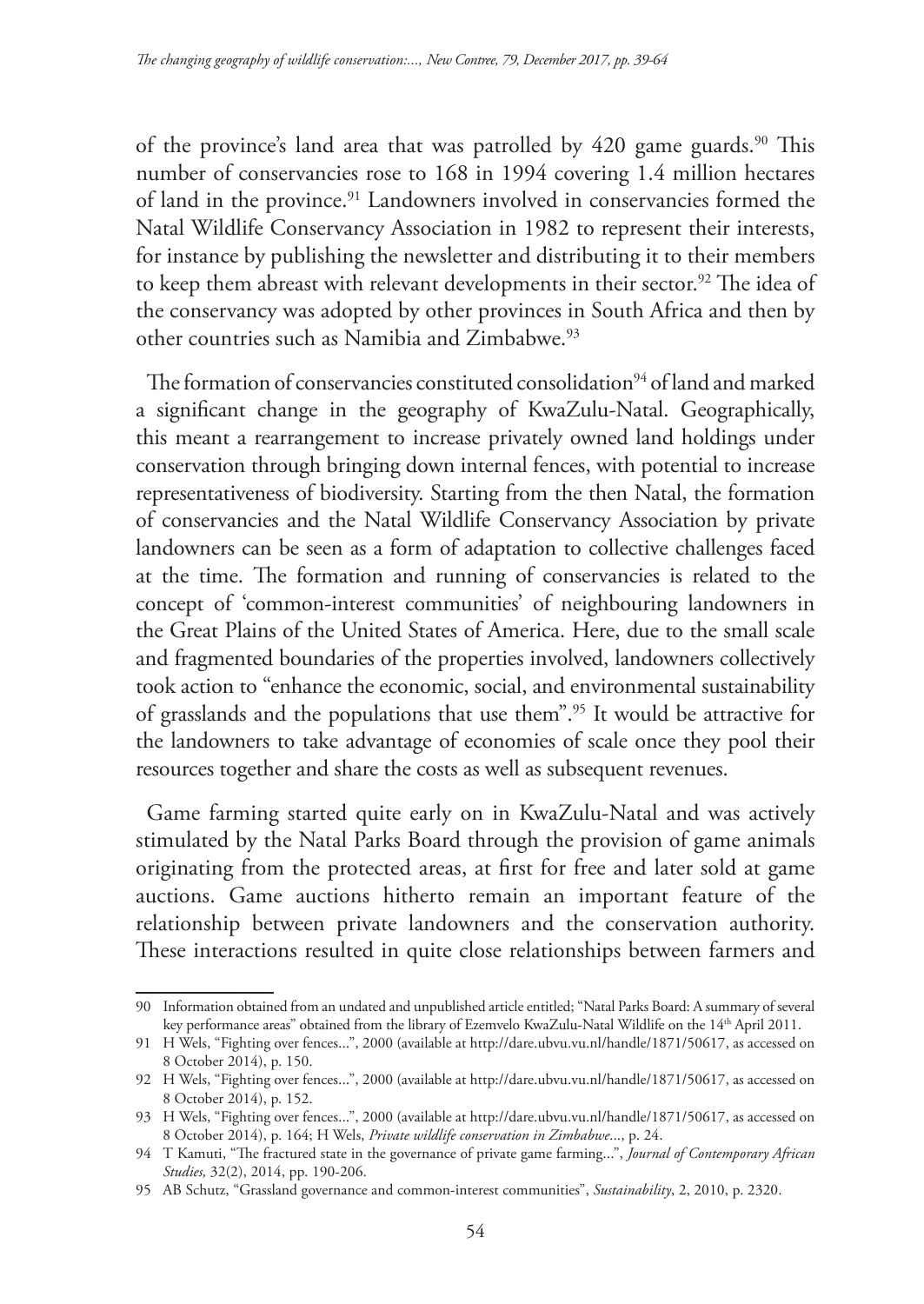the Natal Parks Board, later Ezemvelo KwaZulu-Natal Wildlife. Nevertheless, even given this close relationship, Ezemvelo KwaZulu-Natal Wildlife still has difficulties in keeping track of what happens on game farms and experiences difficulty in enforcing legislation. For example, the introduction of nonnative game species on farmers' properties such as colour variants of antelope species to cater for their current demand inevitably creates some tension with the conservation authorities.

#### **Contemporary developments in wildlife ranching in KwaZulu-Natal Province**

South Africa went through a constitutional process resulting in a negotiated settlement that occurred in two phases; the establishment of binding principles, and the implementation of the agreed principles into the constitution.<sup>96</sup> The de Klerk government began to repeal the body of discriminatory legislation, for example, through the Abolition of Racially-Based Land Measures Act, 1991 (Act No. 108 of 1991) followed by the amending legislation of 1993.<sup>97</sup> Of particular interest was the facilitation of the entrenchment of agricultural capital during the transition period in South Africa hitherto.<sup>98</sup> For instance, the Game Theft Act, 1991 (Act No. 105 of 1991) allowed farmers to own game subject to the provision of suitable fencing<sup>99</sup> and this spawned the growth of the private game farming sector. The democratic government elected in 1994 faced the challenging task of redressing the land imbalances without provoking a backlash from those holding onto the land, the majority of who were whites. As a result, the final 1996 constitution has a set of rights, safeguards or guarantees that are entrenched for all South Africans, while simultaneously stipulating measures to remedy and redress the injustices of the past.100 Significantly, the constitution includes a property

<sup>96</sup> N Haysom, "Negotiating the political settlement in South Africa: Are there lessons for other countries? Occasional Paper, *Track Two,* 11(3), 2002 (available at http://ccrweb.ccr.uct.ac.za/archive/two/11\_3/index113. html, as accessed on 17 May 2010).

<sup>97</sup> C Saunders & N Southey, *A dictionary of South African history* (Claremont, David Phillip Publishers, 2001), pp. xxvii, 121.

<sup>98</sup> B Bernstein, "Commercial agriculture in South Africa since 1994: 'Natural, simply capitalism'", *Journal of Agrarian Change*, 13(1), 2013, pp. 23-46.

<sup>99</sup> B Child, "Private conservation in southern Africa: Practice and emerging principles", H Suich & B Child, *Evolution and innovation in wildlife conservation: Parks and game ranches to transfrontier conservation areas*  (London, Earthscan, 2009), pp. 103-111; D Snijders, "Wild property and its boundaries...", *Journal of Peasant Studies,* 39(2), 2012, pp. 503-520.

<sup>100</sup> C Walker, "The limits to land reform: Rethinking 'the land question'", *Journal of Southern African Studies*, 31(4), 2005, pp. 805-824; L Hamilton, "Human needs, land reform and the South African constitution", *Politikon: South African Journal of Political Studies*, 33(2), 2006, pp. 133-145; B Cousins, "More than socially embedded: The distinctive character of 'communal tenure' regimes in South Africa and its implications for land policy", *Journal of Agrarian Change*, 7(3), 2007, pp. 281-315; WG Moseley, "Neoliberal agricultural policy versus agrarian justice: Farm workers and land redistribution in South Africa's Western Cape Province", *South African Geographical Journal*, 89(1), 2007, pp. 4-13.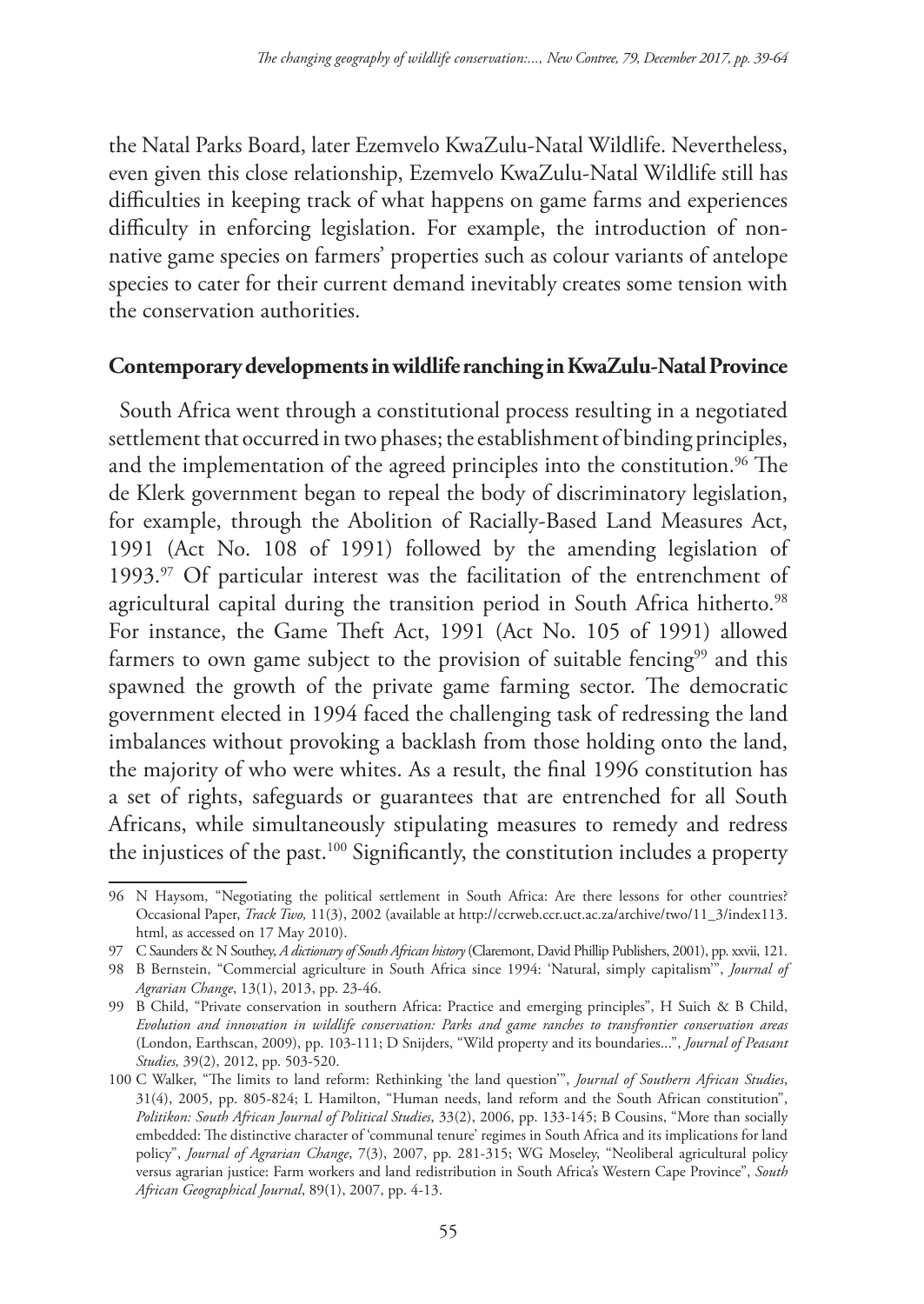clause that guarantees private property rights based on the status quo during the transition.<sup>101</sup> The Restitution of Land Rights Act of 1994 is one such measure meant to redress the longstanding effects of the unjust land laws. Under this law, "expropriated land was to be returned, or alternative land provided, or compensation paid to those whose claims were valid".<sup>102</sup>

In addition, the World Bank Research Committee and the World Bank's Africa Region sponsored a research project entitled "*Nature Tourism and Conservation*" that was undertaken from 1999 up to 2002.<sup>103</sup> Kwazulu-Natal Province was selected by the World Bank to boost the Bank's capacity to offer appropriate policy advice to its target clientele at a global level concerning important environmental, social and economic issues linked to enhancement of nature tourism. The Bank chose the case study of the province with its affiliate organisation, the Ezemvelo KwaZulu-Natal Wildlife (EKZNW) for this project to: "assess how various policy, institutional, and managerial alternatives can enhance nature tourism's contribution to biodiversity conservation, economic development, and social equity, with a particular focus on the intermediary role played by alternatives for increasing money flows from conservation activities".<sup>104</sup> This shows a continuation of market economy approaches to conservation in the province.

The consequences of the 1913 Land Act are the apparent land evictions that continued right up to 1991.<sup>105</sup> Countrywide, from 1960 to 1976, about 258 000 blacks were removed from "black spots" and the elimination of black squatters and labour tenants from white farms in particular, was prioritised by the then government, especially after the Natives' Trust and Land Act was instituted after 1936.106 There were about 334 such black spots dotted around the province, and while working for the Association for Rural Advancement (AFRA) in the 1980s, Cheryl Walker chronicles the "plight of scores of farm workers and labour tenants

<sup>101</sup> P Bond, *Elite transition: From apartheid to neoliberalism in South Africa* (Pietermaritzburg, University of KwaZulu-Natal Press, 2005).

<sup>102</sup> C Saunders & N Southey, *A dictionary of South African History*..., p. 102.

<sup>103</sup> B Aylward, "The actual and potential contribution of nature tourism in Zululand", B Aylward & E Lutz (eds.), *Nature tourism, conservation, and development in KwaZulu-Natal, South Africa* (Washington, The World Bank, 2003), pp. 3-40.

<sup>104</sup> B Aylward, "The actual and potential contribution of nature tourism in Zululand", B Aylward & E Lutz (eds.), *Nature tourism, conservation, and development in KwaZulu-Natal, South Africa...*, p. 3; For a critique of the World Bank's influence in South Africa see P Bond, *Elite Transition: From apartheid to neoliberalism in South Africa*..., pp. 155-191.

<sup>105</sup> L Hamilton, "Human needs, land reform and the South African constitution", *Politikon: South African Journal of Political Studies,* 33(2), 2006, pp. 133-145.

<sup>106</sup> FC De Beer, "The roots and complexity of the land issue and of land claims in South Africa", *Anthropology Southern Africa*, 29(1&2), 2006, pp. 24-34.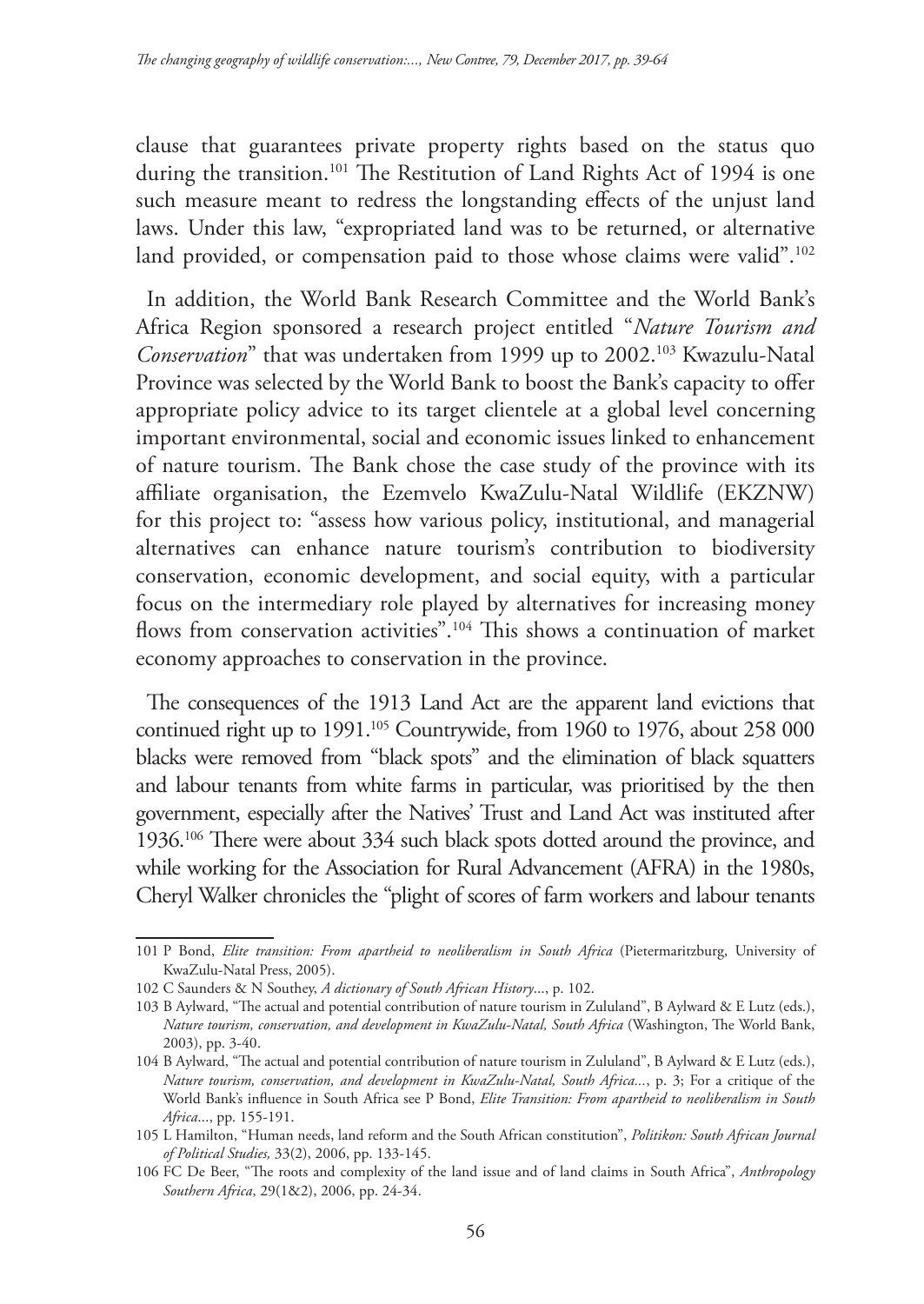who were being evicted from white-owned farms in the Weenen district" 107 (part of the study area). About 1 570 233 farm dwellers vacated the farms due to evictions between 1984 and 1994.<sup>108</sup> In light of this situation, the South African constitution would strengthen procedures that allowed for "needs-based institutional critique" and strive to change institutions in line with satisfying needs, as compared to using the current "hegemony of (human) rights-based constitutions".109

Game farming on private land has effects on, and is inherently linked to biodiversity conservation, hunting, tourism, agriculture, land and agrarian issues, economic empowerment and rural development. In the study area, there is a case where land restitution has stalled because the previous white landowners bought into the idea of consolidating their properties to establish the Gongolo Wildlife Reserve (GWR) in the Gongolo area (see Image 2). Despite the land having been gazetted for land restitution (meaning that the land claims in the area were valid) the GWR Company at one time disputed the land restitution claims. A GWR official disputed the land restitution claims on the basis that there were "no Africans who had settled in the Gongolo area when the whites took over the land".110 He referred me to one of the landowners; a fourth generation farmer who also sold one of his two farms to the GWR. The landowner agreed that when he was young he used to drive around with his father to look for people to come to work on their land.111 Therefore, in their arguments GWR only recognised labour tenant claims. An official from the Regional Land Claims Commission (RLCC) countered this argument by saying "Well look, taking over the land because it is vacant is a nice argument by white people, I do not know what they want, they want every centimetre occupied by black people, we do not occupy every centimetre of land but we use it".<sup>112</sup>

The high fences observed in the South African countryside due to game farming show that "arguably, the commons are best known as that which is being enclosed by capitalist entrepreneurs".113 Wildlife as an inherently

<sup>107</sup> C Walker, *Landmarked: Land claims and land restitution in South Africa* (Athens, Ohio University Press, 2008), p. 2.

<sup>108</sup> South African Human Rights Commission, "Inquiry into human rights violations in farming communities", (available at http://www.sahrc.org.za/home/21/files/Reports/farming\_inquiry\_report\_nat.PDF, as accessed on 20 September 2010).

<sup>109</sup> L Hamilton, "Human needs, land reform and the South African constitution", *Politikon*: *South African Journal of Political Studies,* 33(2), 2006, p. 139.

<sup>110</sup> GWR Official, interview, Tariro Kamuti (Researcher), Escourt, 21 August 2012.

<sup>111</sup> Landowner, interview, T Kamuti (Researcher), 21 February 2013, Mooi River.

<sup>112</sup> RLCC official, interview, T Kamuti (Researcher), 9 March 2013, Pietermaritzburg.

<sup>113</sup> E Berge & F van Laerhoven, "Editorial: Governing the commons for two decades: A complex story", *International Journal of the Commons,* 5(2), 2011, pp. 160-187; C Death, "The green economy in South Africa: Global discourses and local politics", *Politikon*: *South African Journal of Political Studies,* 41(1), 2014, pp. 1-22.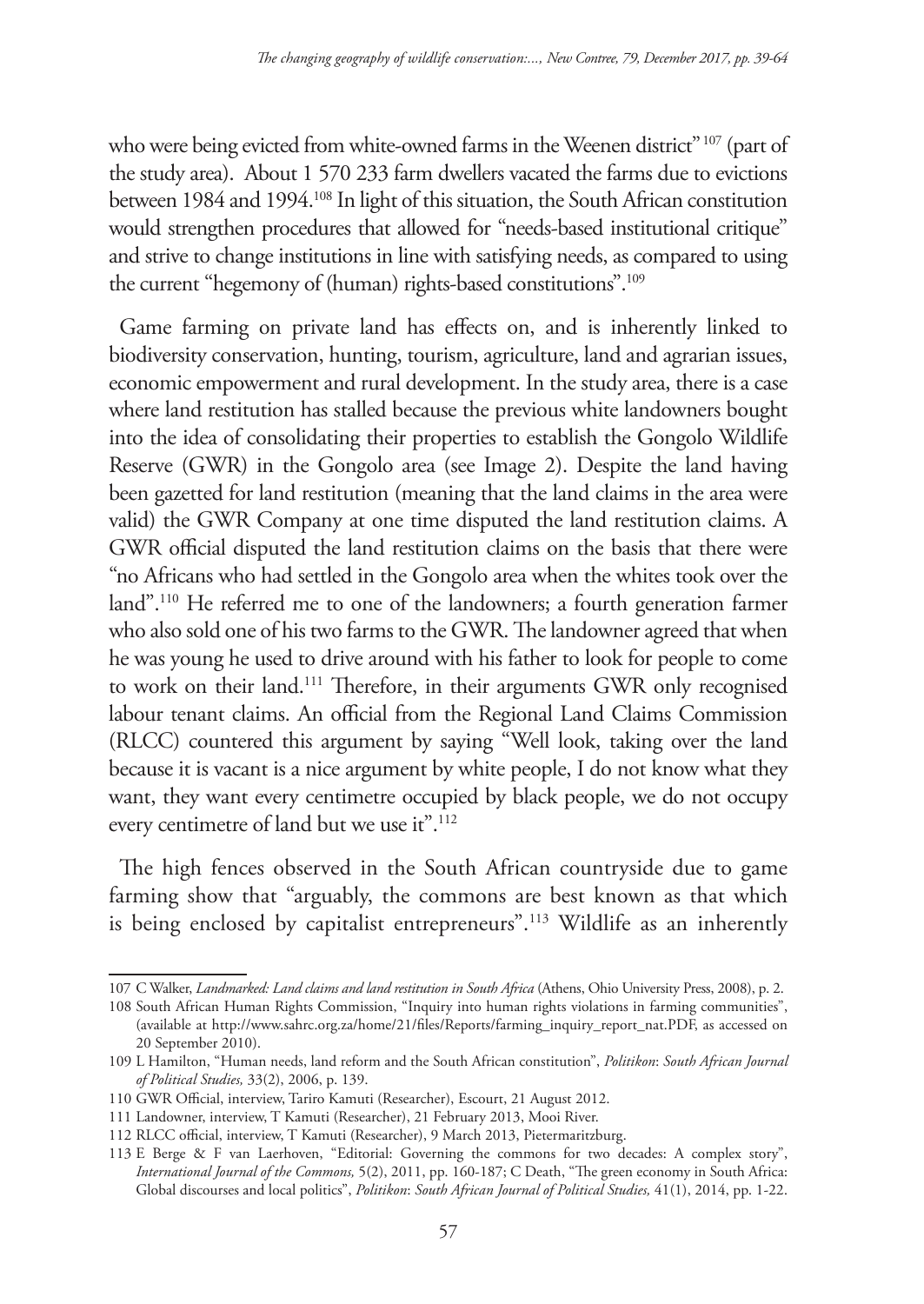fugitive resource that cannot be completely compartmentalised<sup>114</sup> through game farming brings the dilemma of the use of the fence. The fence is used to curb human-wildlife conflict<sup>115</sup> but game farming thrives through preventing animals from escaping to ensure individual ownership as provided for in the Game Theft Act 1991 (Act No. 105 of 1991) that makes post-productive consumption possible. This situation is contrary to the environmental justice movement in South Africa that gravitates towards "social transformation directed to meeting basic human needs and rights".<sup>116</sup>

Image 2: The proposed Gongolo Wildlife Reserve



Source: T Kamuti, *Private wildlife governance in a context of radical uncertainty: Dynamics of game farming policy and practice in KwaZulu-Natal, South Africa* (Amsterdam, Vrije University Amsterdam, 2016), p. 17.

<sup>114</sup> P Kameri-Mbote, *Property rights and biodiversity management in Kenya: The case of land tenure and wildlife* (Nairobi, African Centre for Technology Studies, 2002), p. 230; S Jones, "A political ecology of wildlife conservation in Africa", *Review of African Political Economy,* 33(109), 2006, pp. 483-495.

<sup>115</sup> MK Kesch, DT Bauer & AJ Loveridge, "Break on through to the other Side: The effectiveness of game fencing to mitigate human-wildlife conflict", *African Journal of Wildlife Research,* 45(1), 2015, pp. 76-87.

<sup>116</sup> J Cock, "Connecting the red, brown and green: The environmental justice movement in South Africa", 2004, (available at http://146.230.128.54/ccs/files/Cock%20Connecting%20the%20red,%20brown%20and%20 green%20The%20environmental%20justice%20movement%20in%20South%20Africa.pdf, as accessed on 27 February 2015).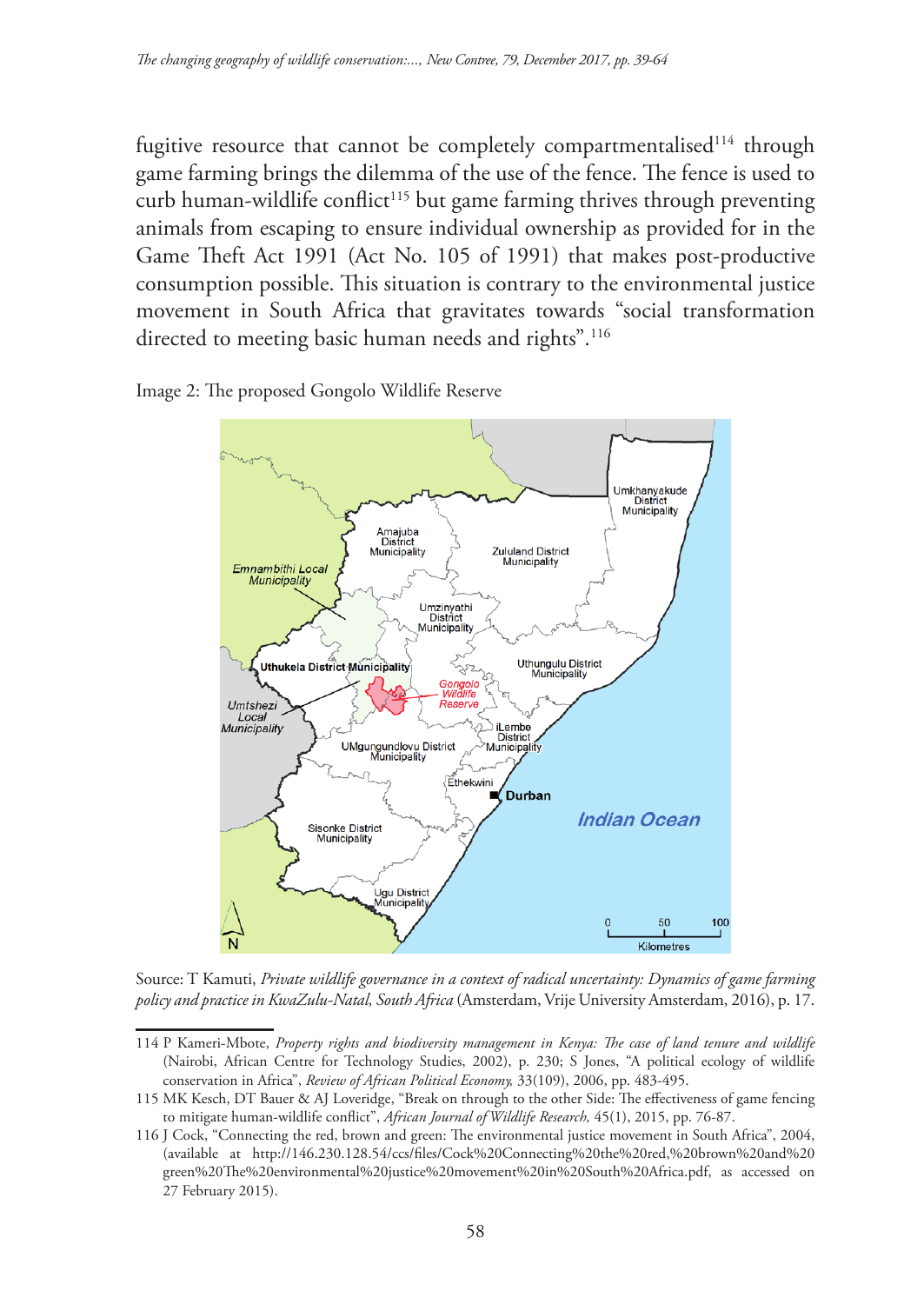Furthermore, the fence sets an exclusive boundary for a resource, and this is seen to be misplaced as "such boundary acts are always false attempts to shut-out ... translocal ties that in part 'constitute' those places".117 Fences also led to fragmentation of wildlife habitats and this has even deepened through subdivision of land holdings to introduce game farming alongside conventional agriculture (for instance, a combination of cattle ranching and game ranching).

Similar contestations can also be seen in the context of Melissa Hansen's use of Lefebve's theory of the production of space to tease out the role of creation of spaces by the state through fencing to secure the iSimangaliso Wetland Park in KwaZulu-Natal Province, which in fact has alienated the local people.118 In this study, it is the creation of "islands" of exclusive spaces by private individual actors using the available legitimate provisions such as the guarantee of private property rights, that has continued to alienate local people. This is a process that was also entrenched in the Cape Colony through the promulgation of the Fencing Act in 1883 and 1910.<sup>119</sup> This resonates with Noel Castree's reading of David Harvey when he refers to "the rich specificities of people and place".<sup>120</sup> Thus questions about indigenous rights to "self-determination"121 in relation to this "geographical apartheid"122 keep popping up.

Inappropriate regulation is blamed for low biodiversity conservation in countries such as South Africa, Namibia and Botswana that require ranches to have perimeter fencing for the farmers to be able to use wildlife.123 This requirement arguably causes the compartmentalisation of game ranches into mean sizes within the range of 8.2-49.2 km<sup>2</sup>. Small game ranches limit natural ecological processes like immigration, emigration and predation that require intensive management, while overstocking is prevalent leading to

<sup>117</sup> N Castree, "Differential geographies: Place, indigenous rights and 'local' resources", *Political Geography,* 23, 2004, p. 135.

<sup>118</sup> M Hansen, "New geographies of conservation and globalisation: The spatiality of development for conservation in the iSimangaliso Wetland Park, South Africa", *Journal of Contemporary African Studies,* 31(3), 2013, pp. 481-502.

<sup>119</sup> L Van Sittert, "Holding the line: The rural enclosure movement in the Cape Colony, 1805-1910", *Journal of African History,* 43, 2003, pp. 95-118.

<sup>120</sup> N Castree, "David Harvey: Marxism, capitalism and the geographical imagination", *New Political Economy,* 12(1), 2007, p. 107.

<sup>121</sup> B Coombes, "Defending community? Indigeneity, self-determination and institutional ambivalence in the restoration of Lake Whakaki", *Geoforum,* 38, p. 60.

<sup>122</sup> N Castree, "Differential geographies: Place, indigenous rights and 'local' resources", *Political Geography,* 23, 2004, p. 133.

<sup>123</sup> PA Lindsey, SS Romanach & HT Davies-Mostert, "The importance of conservancies for enhancing the value of game ranch land for land mammal conservation in southern Africa", *Journal of Zoology,* 277, 2009, pp. 99-105.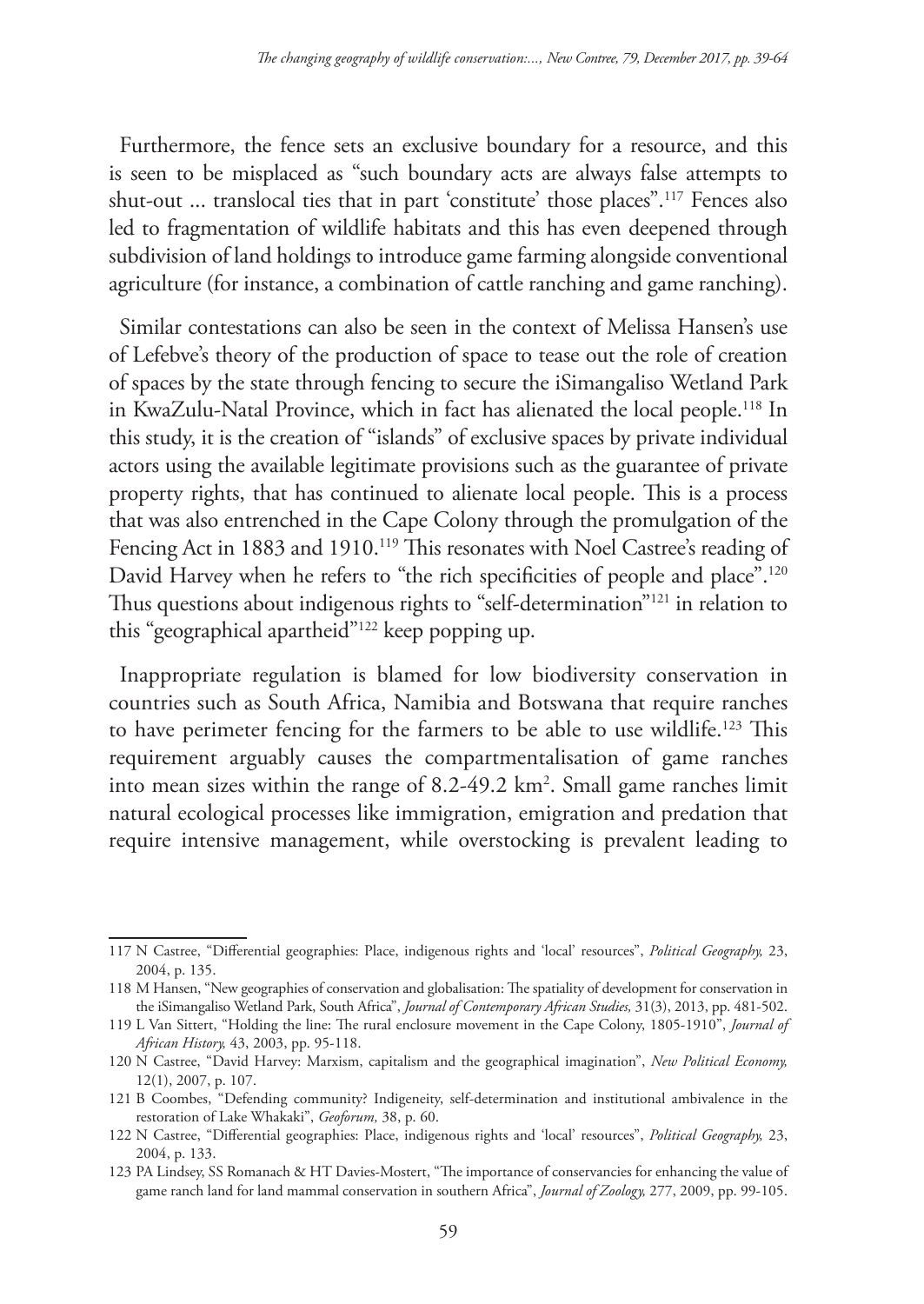ecological degradation.124 Hence, the suggestion to form conservancies is put forward to overcome some of the problems associated with the increase in game farming such as overstocking, targeting of predators and the genetic manipulation of species meant for hunting.<sup>125</sup> These problems have been exacerbated by the significant shift from livestock farming to game farming in southern Africa, partly as a result of legislative changes but also due to a number of ecological benefits that can be derived from conservancies. Conservancies include diverse habitats that have the potential to suit more species particularly large mammals that require larger areas. It is argued that the problem of persecution of predators as it occurs in small fenced game ranches would be solved if conservancies allowed a significant yield from the ungulate population, thus promoting a shift to ecotourism and high value trophy hunting (versus biltong hunting).126

KwaZulu-Natal Province includes about 6.5 million hectares of land under commercial farming. An estimated 82% of this land is suited for extensive livestock production, while only 18% is suitable for arable agriculture.127 The terrestrial ecosystems support a diverse range of wildlife. This is one factor that has encouraged private landowners to invest in game farming as a viable alternative to conventional farming. The state and nature of ecosystems in KwaZulu-Natal are important as they form the basis for the wildlife production systems. In this case, the mix of the spectacular landscapes, rich biodiversity and prevailing climatic conditions make wildlife production systems attractive. It is important to bear in mind, however, that "there are differences in the way that social groups identify and value biodiversity-based services ... investment/disinvestment decisions [are] made in the context of a certain set of preferences, "value systems", moral structures, endowments, information, technical possibilities and social, cultural and institutional conditions".128 This shows that the biophysical characteristics favourable to

<sup>124</sup> JA Cousins, JP Saddler & J Evans, "Exploring the role of private wildlife ranching as a conservation tool in South Africa: Stakeholders perspectives", *Ecology and Society,* 13(2), 2008 (available at http://www.ecologyandsociety. org/vol13/iss2/art43/, as accessed on 9 March 2010); PA Lindsey, SS Romanach & HT Davies-Mostert, "The importance of conservancies for enhancing the value of game ranch land for land mammal conservation in southern Africa", *Journal of Zoology,* 277, 2009, pp 99-105.

<sup>125</sup> PA Lindsey, SS Romanach & HT Davies-Mostert, "The importance of conservancies...", *Journal of Zoology,* 277, 2009, pp 99-105.

<sup>126</sup> PA Lindsey, SS Romanach & HT Davies-Mostert, "The importance of conservancies...", *Journal of Zoology,* 277, 2009, pp 99-105.

<sup>127</sup> S Davis, "KwaZulu-Natal – economic overview", 2007 (available at http://sharondavis.co.za/index2. php?option=com\_content&do\_pdf=1&id=56, as accessed on 21 July 2013).

<sup>128</sup> U Pascual & C Perrings, "Developing mechanisms for in situ biodiversity conservation in agricultural landscapes", KN Ninan, (ed.), *Conserving and valuing ecosystem services and biodiversity: Economic, institutional and social challenges* (London, Earthscan, 2009), p. 151.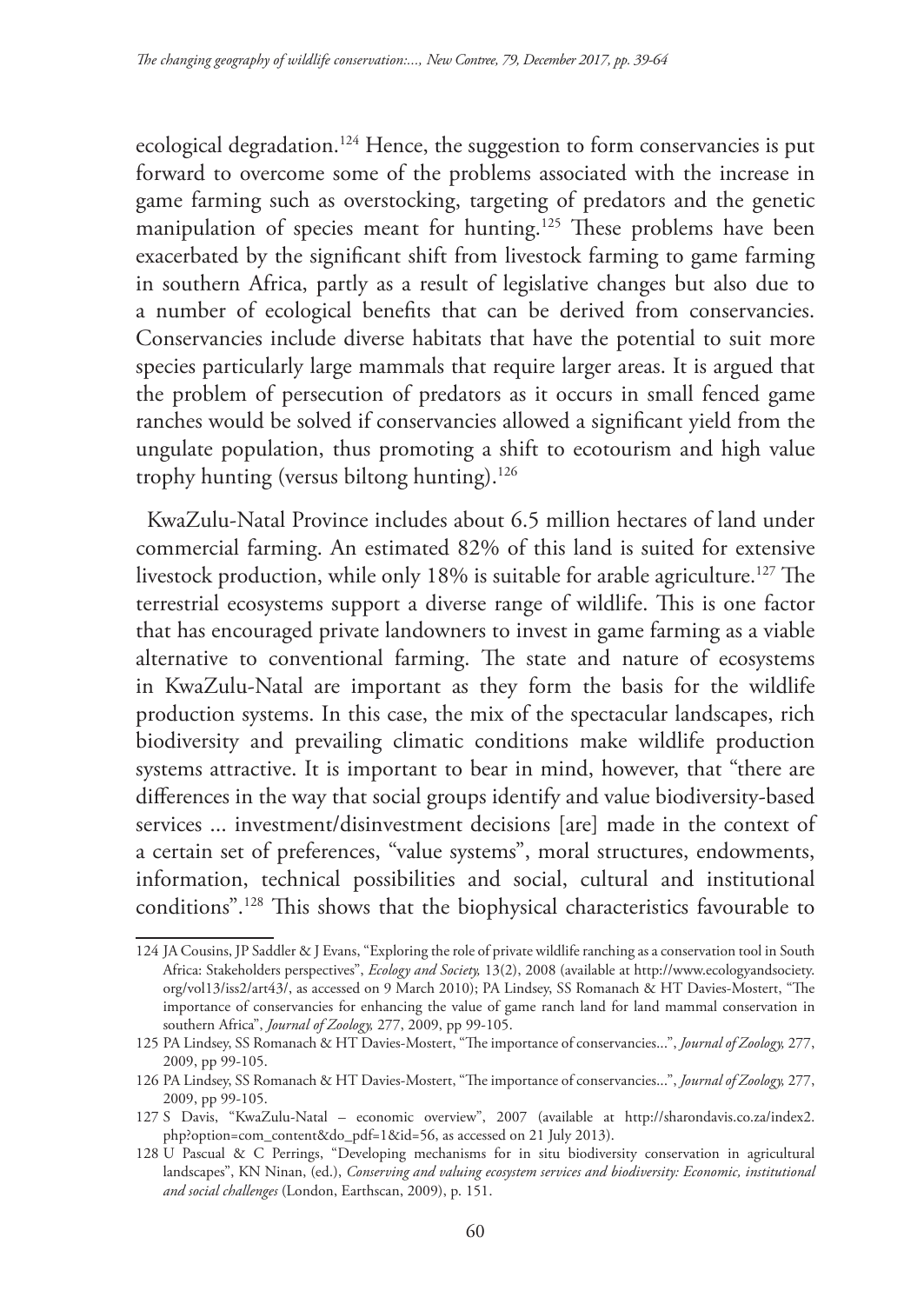wildlife-based land use are only one aspect of the problem; decisions on actual wildlife production are influenced by a mix of different factors.

According to EKZNW, up to 80% of the priority biodiversity habitat in the province is found outside of the public protected area network, and only 53% of priority species were being conserved within the public protected areas.<sup>129</sup> Consequently, conservation targets were set to meet the shortfall by bringing in a certain number of hectares from either private, communal, municipal or government land under some form of formal conservation where the land use is secured and guaranteed to be used for that purpose. The stated target was to bring 1.4 million hectares or 14.5% of the area of the province under some formal conservation land-use so that there is adequate conservation of the province's biodiversity.<sup>130</sup> One of the major ways through which EKZNW interacts with game farmers in pursuit of conservation targets, besides regular inspections on private land, is through the Biodiversity Stewardship Programme.

The KwaZulu-Natal Biodiversity Stewardship Programme (BSP) was launched on the 21st November 2008.131 The major drive behind the Programme was to encourage and support private landowners to seriously consider conservation on their properties. According to an EKZNW official working on the Biodiversity Stewardship Programme, the issue for the organization was not the lack of a conservation culture per se, but rather the lack of security for conservation as a land use. The programme aims to target areas of biodiversity regardless of where they are found, based on the condition of the land. Criteria for participation include the presence of endangered species, the value of the potential ecosystem services, climate change adaptation, and management effectiveness. The BSP has been more successful in engaging private landowners than in extending its reach to land under a communal property regime. While the total acreage of communal properties may exceed the total acreage of private land under BSPs, the actual number of BSP projects involving communal property sites is smaller than the number on freehold land. However, EKZNW is aware that it has limited power in a context where landowners might have very strong economic requirements such as jobs, small businesses for generating income, and food production that is not the mandate of EKZNW. So EKZNW brings in partner organisations that can satisfy those needs to free up or enable the landowner to look at the

<sup>129</sup> Information on the stewardship programme obtained from the EKZNW website (available at http://www. kznwildlife.com/index.php?/About-Stewardship.html, as accessed on 24 October 2011).

<sup>130</sup> Information on the stewardship programme obtained from the EKZNW website (available at http://www. kznwildlife.com/index.php?/About-Stewardship.html as accessed on 24 October 2011).

<sup>131</sup> Information obtained from the KwaZulu-Natal Nature Conservation Board: Annual Report 2008/9.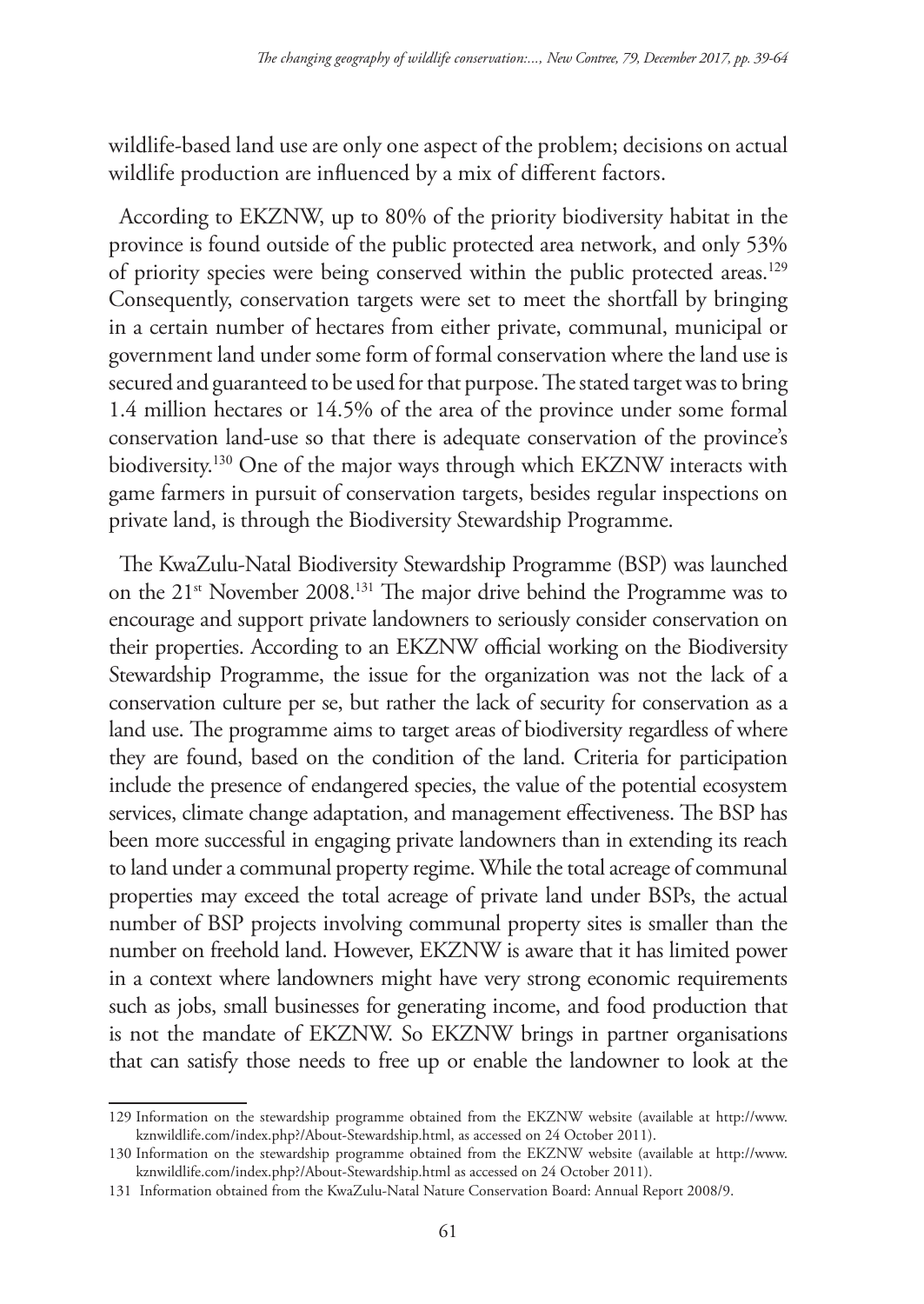biodiversity aspect. The EKZNW official acknowledged this by saying, "it is hard for a hungry starving man to be concerned about the last threatened butterflies on his property as that same piece of land can be used for planting crops".<sup>132</sup>

 An official from AFRA pointed out that the entrenched control over land by the white farmers cannot be easily wished away.133 I had to reflect on this issue deeply, especially in light of what the interviewee described as a deeply entrenched position of farmers in the sector in relation to their stronghold on land spanning a number of generations. Farmers possess immense power over land which they use to their advantage despite the glaring signs of the need for land reform and transformation that could lead to empowerment of black people in the fledging wildlife sector. The need to address the imbalances in the ownership and access to natural resources in South Africa is glaring. This is because "inequalities are deeply embedded in everyday social life in systematic, but often taken-for-granted ways",<sup>134</sup> hence the need for pragmatic solutions.

A study in the uKhahlamba Drakensberg Park area has shown that there may be negative economic impacts to the host communities that perpetuate the inequality in the industry.135 Evidence from a study of "small-scale naturebased tourism as a pro-poor development intervention" in KwaZulu-Natal, indicates that even if the natural environment can be used to support a pro-poor approach to tourism development, it does not necessarily work as a solution or mean that far reaching changes will follow.136 This is despite efforts to shift the approach from exclusion of African communities, sometimes driven by elites, to the promotion of their active participation in issues relating to their interests such as tourism.<sup>137</sup> Hence, questions regarding attachment to a place and a sense of belonging by African communities keep coming up when such

<sup>132</sup> EKZNW official, interview, T Kamuti (Researcher), 25 October 2011, Pietermaritzburg.

<sup>133</sup> AFRA official, interview, T Kamuti (Researcher), 9 November 2011, Pietermaritzburg.

<sup>134</sup> B Korth, "Critical qualitative research as consciousness raising: The dialogic texts of researcher/researchee", *Qualitative Inquiry,* 8(3), pp. 381-403**.**

<sup>135</sup> N Chellan & U Bob, "Sustainable tourism in the uKhahlamba Drakensberg Park: A stakeholder analysis", *Alternation,* 15(1), 2008, pp. 290-315.

<sup>136</sup> TE Hill, E Nel & D Trotter, "Small-scale, nature-based tourism as a pro-poor development intervention: Two examples in Kwazulu-Natal", *Singapore Journal of Tropical Geography,* 27(2), 2006, p. 163.

<sup>137</sup> F Brennan & G Allen, "Community-based tourism, social exclusion and the changing political economy of KwaZulu-Natal, South Africa", D Harrison, *Tourism and the less developed world: Issues and cases* (Oxon, CABI Publishing, 2001), pp. 203-222; A Muir, "Strengthening wilderness in South Africa: Strategy and programs of the Wilderness Foundation S.A.", *International Journal of Wilderness*, 8(2), 2002, pp. 4-8; M Draper, "Going native? Trout and settling identity in a rainbow nation", *Historia*, 48(1), 2003, pp. 55-94; M Draper, M Spierenburg & H Wels, "African dreams of cohesion: Elite pacting and community development in transfrontier conservation areas in southern Africa", *Culture and Organisation*, 10(4), 2004, pp. 341-353; S Brooks, M Spierenburg & H Wels, "The organisation of hypocrisy?...", W van Beek & A Schmidt (eds.), *African hosts and their guests* (Rochester, James Carey, 2012), pp. 201-224.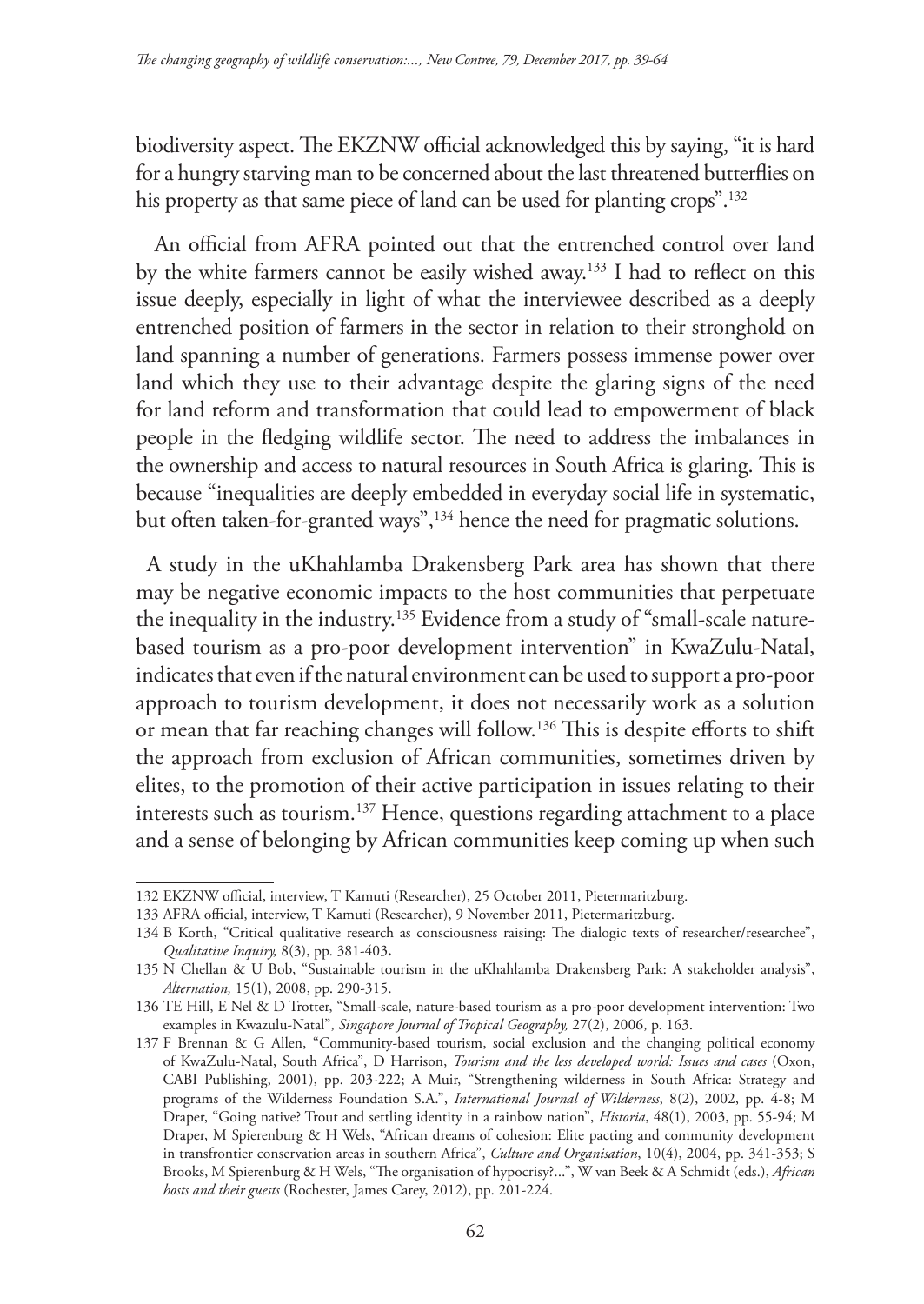tourism developments are initiated in southern Africa and further deepening for example, "resistance to the creation of a biological reserve"138 as witnessed in the Gongolo case.

### **Conclusion**

The historical background of KwaZulu-Natal Province shows the gradual and systematic alienation of the African population from land and its associated natural resources through unjust systems of colonial conquest, forced removals, and apartheid. In the same vein, institutional processes that governed human-nature relations were altered or destroyed in favour of modified or new institutions. This was done for various reasons, one of which was to create reserves of labour to work in the imperial capitalist economic system.139 This act of alienating African people from their land had an impact on their traditional economic and environmental management systems. Unequal and inequitable distribution of, and access to, resources in present day South Africa, including KwaZulu-Natal Province, is partly because of these historically induced imbalances . Due to its particular history, KwaZulu-Natal Province has inherited large areas of land under communal tenure and run by the Ingonyama Trust. However, a major portion of land and other natural resources in the province were transferred from the majority African population into the hands of the minority white population and subsequently privatised, as happened in other southern African countries. There are gaps in the integration between land under private tenure (largely white-owned) and communal tenure lands, thus setting in motion different streams of institutional processes in the governance of wildlife resources.

In teasing out the complex relationships between different state and private actors in this space, the author has argued that the contemporary changes in the geography of wildlife conservation are symptomatic of processes witnessed in historical geography characterised by the enclosure of land into private ownership, a process that is by no means confined to South Africa.<sup>140</sup> As part of the international community, South Africa is also not spared from globally induced forces that impinge on the local situation.<sup>141</sup> At the dawn

<sup>138</sup> T Connor, "Place, belonging and population displacement: New ecological reserves in Mozambique and South Africa", *Development Southern Africa*, 2005, 22(3), pp. 365-382.

<sup>139</sup> P Bond, *Elite transition: From apartheid to neoliberalism in South Africa*..., pp. 179-180.

<sup>140</sup> JD Sidaway, "Accumulation by dispossession: The play of capital", *Human Geography,* 2(3), 2009, pp. 104-107.

<sup>141</sup> S Narsiah, "Alternatives to neoliberal governmentality in South Africa", *South African Geographical Journal,* 89(1), 2007, pp. 34-43.